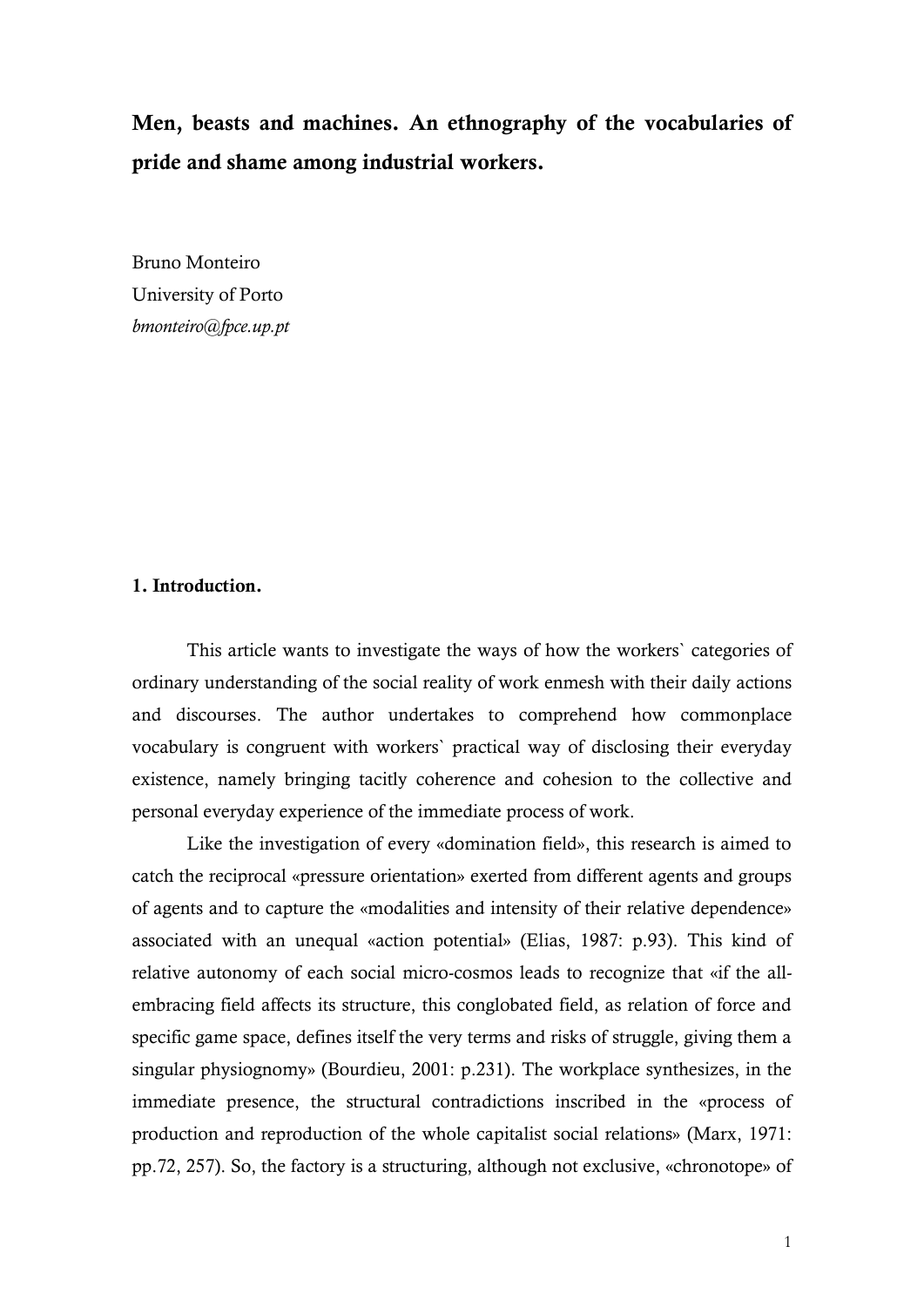the working class condition. In there, the «time acquires a sensually concrete character; in the chronotope the events (…) gain body, coat themselves with flesh, fill themselves with blood» (Bakhtine, 2001: p. 391).

Although there is a dominant and constrictive presence of pervading power relations, crucial dimensions of the shop floor everyday life cannot be understood without its insertion in the context of their actualization. The capitalist relations of exploitation are articulated with «relations in production» established in the everyday and relational experience in the working group – internally differentiated and between them and other social groups (Burawoy, 1985: p.254). The working group is a «complex collectivity» made of individuals «close and different at the very same time, submitted to a common violence but capable of inventing multiple exhibitions through a collective endeavor» (Pialoux, 1984: p.57).

During 14 weeks, I worked as machine operator in a furniture shop in Rebordosa, a small industrial town nearby Porto. Although I worked in a relatively disqualified workplace, only with minor demanding technical requirements and requiring nothing but a short period of habituation, the constant presence - both in the factory as outside it - within that group of men, even without erasing the indelible social and cultural contrasts between our individual trajectories and horizons of relevance, had fostered an enduring interpersonal commitment that enabled an intense and intimate dialogue. As Erving Goffman states, the participant observation implies a submission to the contingencies and circumstances of a certain group of individuals that could lead to the progressive acquisition of an attunement with their gestures, postures and idiolect and a sensitivity with the «grunts and groans» of their ordinary existence (1989: p.126).

ach day, after eight to ten hours inside the factory, I worked a second shift, further scrawling detailed fieldwork notes that combined impressionistic accounts with reflections prompted under theoretical-constructed paths. I'll try to understand and explain the everyday density of a furniture factory relying on the pages of my ethnographic notebooks and the transcriptions of 27 recorded interviews applied to furniture workers (lasting from one to four hours each). The extensive recourse to interviews transcripts and field-notes (using italics as a way of notation; quotation marks are exclusive of citations from bibliographic references) illustrate how method and (epistemological) point of view are closely connected in such scientific research program (vd. Charlesworth and Monteiro, 2008). Returning to the rough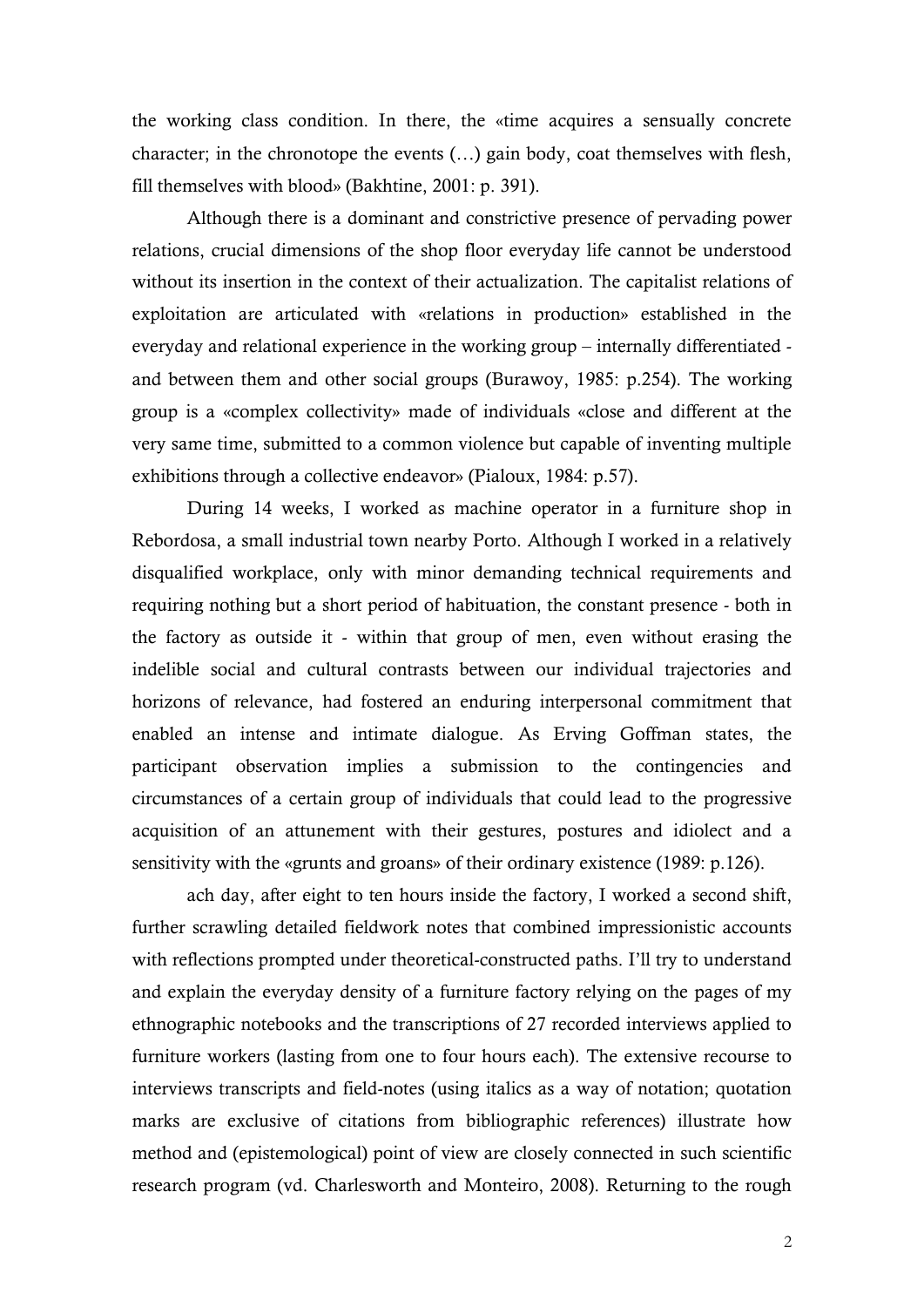ground, to paraphrase a well-known Ludwig Wittgenstein rule, is a means of dismissing metaphysical forces, meanings or intentions, and favouring instead a fieldwork strategy aimed to know the visceral dimension of the everyday reproduction of the social order (e.g. Wacquant, 2002, 2005; Howes, 1990; Corbin, 1991; Katz and Csordas, 2003; Merleau-Ponty 1945, 1990).

The workers` presence in the shopfloor - material background, existentially occupied and invested space, and configuration of power relations - is unintentionally disclosed in speech and manners. This paper is particularly concerned with the comprehension of the subtleties and complexities of the verbalized forms of sensibility defined as vocabularies of shame and respect. As they are inscribed in the ways of doing and being acquired through a specific situationality in an existencial universe, they could be, investigated as a vector of knowledge especially suited to access the practical dimensions that seemingly lack a definitive, intended or explicit purpose and make superfluous the presumptions of a deliberative awareness. Acting as a kind of spontaneous and doxic knowledge, the strongly metaphoric discourse employed by the workers serves as a means to make intelligible the hard, sometimes brutal, experience of industrial working conditions. That way they are employed as a means to convey insurgence and denunciate the exploitation and domination raised in the factory, that is, as a way of defending dignity and autonomy in the everyday struggles carried out in the labour process, *we're not machines!*», *for the management only numbers count, but we are persons too*.

At the same time, they act as a means to euphemize and sublimate those same conditions. On the basis of an irrevocably inferior, even animal, condition that workers are supposed to have themselves, they tend to justify and to anticipate the subaltern position they experience. We can enunciate this auto-exclusion, associated with their sense of one's place, *this is not for people of our kind*, as a particular mode of legitimating the work hierarchies – usually seen as something as the natural order of things. In such a context of robust power relations, these discourses act also as a way to introduce differences and promote exclusion in the interior of the workers group – as when someone is accused of having promiscuous relations with management. This way, they help to shape the informal hierarchies of virtuosity in the working collective.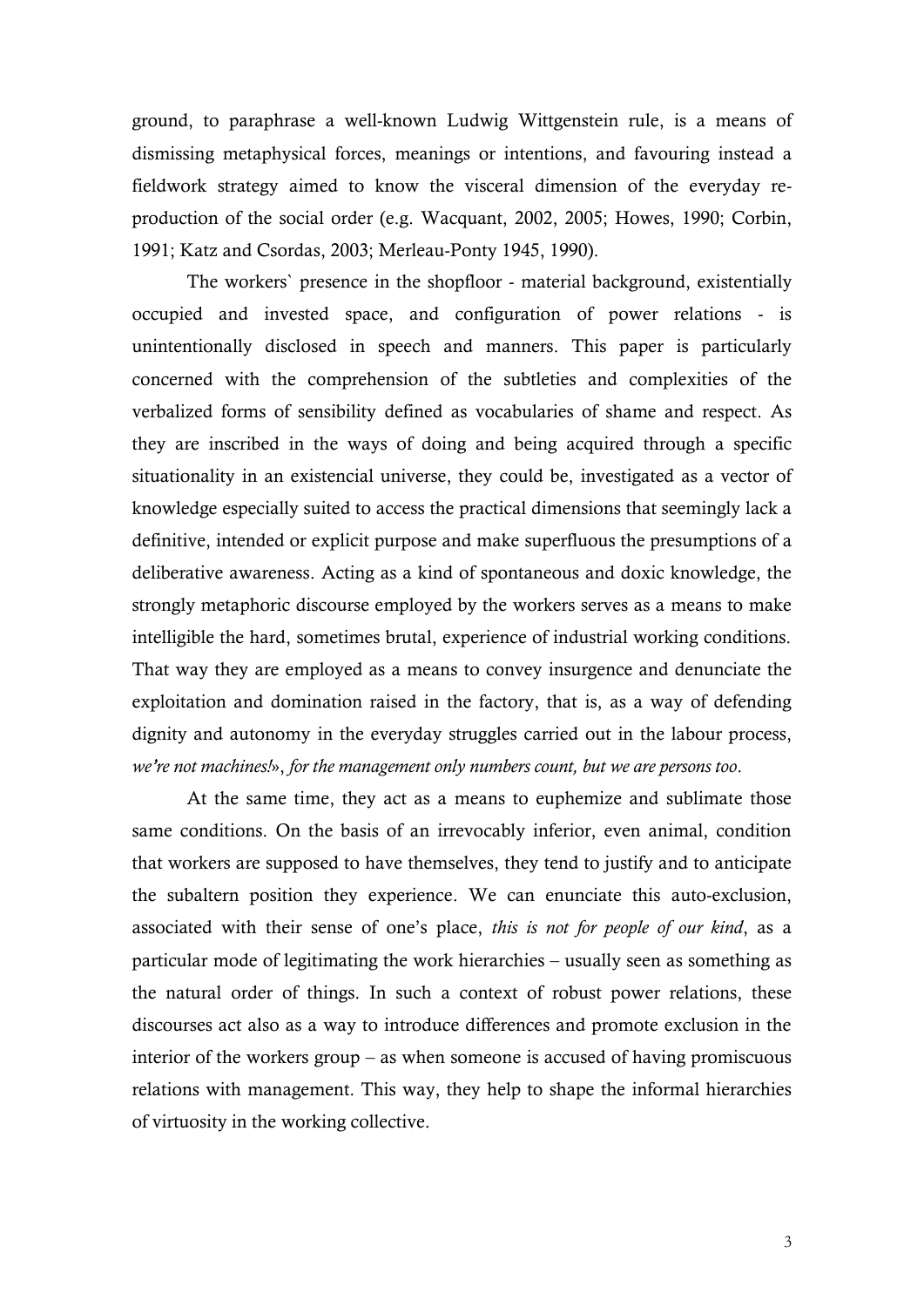#### *2. Pride and shame. Solidarity, virtues and sense of limits among furniture workers.*

The invocation of the «reality» of shopfloor experience in workers' discourse frequently arose associated with the image of *prison*. Some workers refer to being *locked up all day inside four walls* (*todo o dia fechado dentro de quatro paredes*). This emanates a pervasive feeling of closeness which receives all the evident proof from appearances. The enduring immersion in circumstances of spatial and economic confinement, the reiterated and proximal submission to the redundancy of social situations and to the tacit demands that every physical and social space places on its occupants, explains the acquisition, throughout individual history, of postures, practices and preferences fit to work in a practical state and through practice as *posture*, *manner* or *taste*. Through this diffuse inculcation of dispositions whose specificity and effectiveness are tied to the objective conditions associated with a specific social setting, the workers acquire a long-lasting way of seeing, feeling and thinking. The everydayness of this involvement grounds a relationship of circumspection structured by the specificity of the relationships maintained with the immediate surroundings.

Supported in the objectivity of such a form of life, it generates and actualises a sense of reality which is practically revealed in the form of *premonitions (pressentimentos)* and *knowing how to be (saber estar)*, engraved in the flesh as marks of class, such as gestures, postures, manners, body shape and appearance, and verbalized through the afore-mentioned vocabularies of shame and respect. Notwithstanding this close mutual imbibement, it is especially about the discursive representations of the factory that this article is concerned with.

# *2.1 Ethos and sense of frontiers.*

The prescription and maintenance of a convenient distance in the sight of the hierarchical apparatus, still in a frequently ritual form, act as a factor to consolidate an autonomous and distinct place for the worker's group in the social – and physical – space of the factory. Frontier violation in the relationship with the *bosses* is a path to defilement – generally signalized by a transmutation into a *dirty* or *betrayed* condition (*borrado*, *vendido*). The multiplicity of epithets applied to those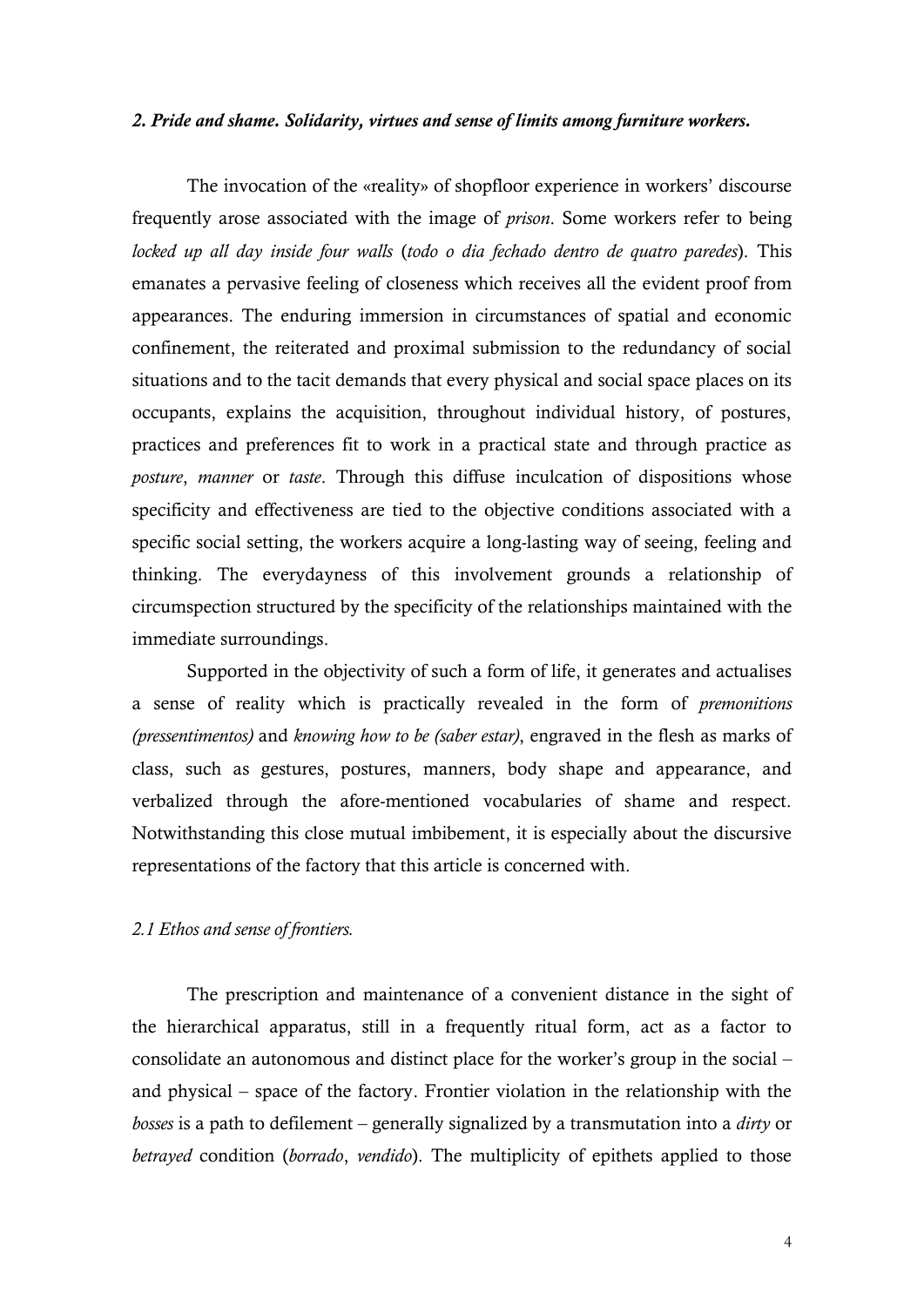who are supposed *to betray* or *to burn fellow workers* (*trocar*, *queimar o pessoal*) reveals the intransigency in maintaining a personal and collective space where it is possible for a partial inversion of the ever-present coercion from the work process, the hierarchical chain of command and even from demanding fellow workers. It is on the fringes created by these efforts where the material and symbolic reappropriation and resistance tactics of the space, time and legitimate conception of the work are settled.

In a meeting with the shop manager which takes place in the shop-floor, thus creating a parade which shows both the collective and physical body of workers, only two workers contested the price of the pieces, while the rest of the group remained seemingly indifferent. The next day, one of those blamed the silent majority (*atirar à cara*) with several accusations about there being indecorous behavior which compromised their own virile marks of status (e.g. calling them *bunch of cowards* and *brats, cambada de cobardolas* and *cachopos*). Like the incestuous proximity to the boss, this silence was also seen as a symptom of moral weakness and disloyalty to the tacit imperatives *duties* and *responsibilities* (*obrigações* and *responsabilidades*) associated with the virtuous model of masculinity and artistic grandeur.

Rebuking (*passar-lhes uma puta*) or despising (*dá-los ao abandono*) those who are unable or unwilling to conform to this implicit ethos, expressed through the deprivation of social intercourse and a constant suspicion, is aimed to show that *giving too much confidence to the bosses* (*dar muita confiança aos patrões*) or *to fuck your fellow workers* (*foder o pessoal*) is also subverting the moral and social categories of the factory order. The *desconfiança*, that is, the loss of trust, raises a pervasive presence of hostile forces (*mau olhado, evil eye* and *má fé*, *bad faith*), thus threatening an allegedly idyllic mutuality between workers. *Art fellows* (*colegas da arte*) and the *people of our category* [or level] (*gente da nossa categoria*) are those who aren't supposed, except in some moments, *to chat with the boss* (*dar paleio ao patrão*) - at least, not without some degree of danger to his character and status among fellow-workers. This seemingly spontaneous triggering of notions of pollution (functioning as the negative counter-part of a virtuous idiom) is an attempt to assure or to re-establish the constancy of the world as we know it, like an ultimate safety net (vd. Douglas, 1991).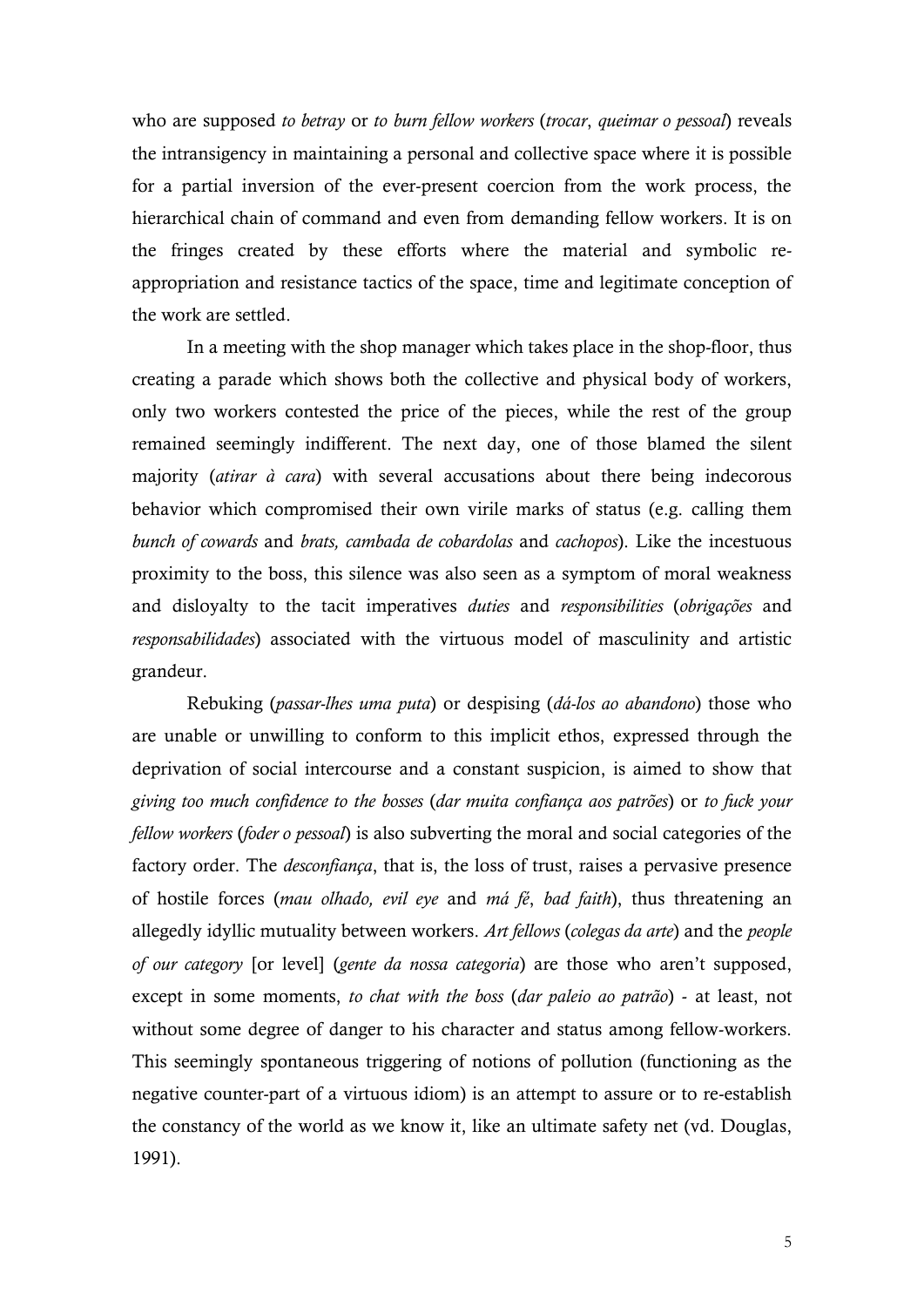In this account of a 36-year-old joiner who had worked with me, it is shown how an ante-predicative sense of limits, verbally projected as notions of defilement, is deeply intertwined with the maintenance of personal and collective practices of integrity:

> *With the foremen, I'm well acquainted with all them, with the manager I'm neither good, nor badly acquainted, simply because I don't even talk with him. I'm not the kind to give confidence to the bosses, and in this case even less so because the manager at first tried to cause trouble in my life. (…) I don't like [to give "confidence" to the bosses] because I think that if people start to talk a lot with the boss, at least in the way I think, who talks a lot to the boss has to be criticizing the work fellows, they can invoke a thousand reasons for that, but there exists a word for that, it is adulate, and when adulating you have to be burning some colleague, don't you? You have to say: "listen, so-and-so says this, so-and-so says that, or so-an-so says he'll do this", did you understand? And my temperament isn't that, my temperament is trying to be as correct as possible with my colleagues, to me the boss is the*  last person to protect, I protect the people, the people how do you say? From *my art (for the meaning is important the word to be maintained), that is the furniture [profession], at the worker's level. The boss, I know he has his powers, so as long as he needs me he'll have me there and pay me, but when he doesn't need me, he`ll send me away, that's for sure. And if you don't try to protect your work colleagues, if you are creating conflicts with them and adulate the boss, your work colleagues start burning you, stop paying attention to you, abandon you, because they know that everything they say, you could say it to the boss, you know, that creates a climate of suspicion, do you understand? That's what happens. I had some problems with guys like that because I didn't think it was correct that they talk all the time with the boss, and if the boss knows things that he didn't hear, if he knows things it's because someone is someway telling him, and which person will I suspect? That guy that stays with him, `cause someone who didn't talk with him*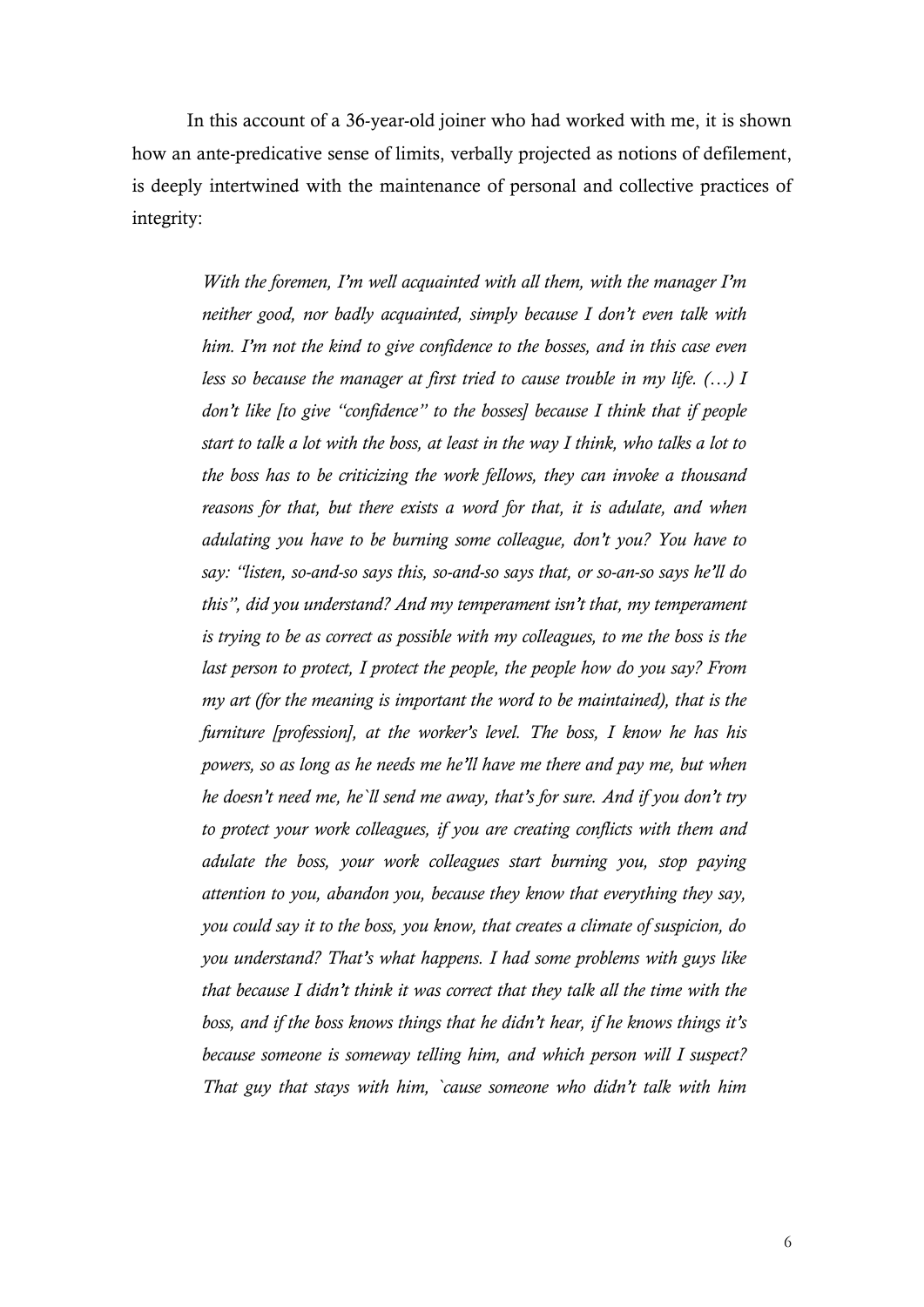*don't tell him nothing for sure. I think it's that way, maybe it's wrong, but that's the way I think it must be.*<sup> $1$ </sup> *Joaquim R., joiner, 36 years, working since 12*

With the reiterative learning of opportunities and aspirations that, in all succeeded socialization, made the agents accomplices of their own destiny, we find among these workers, together with the silent injunctions issuing from the sense of one's place as visceral self-controls (e.g. aversions and fears), vociferous *calls to account* (*chamadas de atenção)* and ironic or jocular admonitions (*bocas*). This «permanent and discrete discipline», as Max Weber says when he speaks about a collective ethos (1990: 202), shows how the connivance is imposed, stimulated and consolidated by working conditions where the attempts of obstructing or shunning the technical-organizational system impositions and the power structure vigilance often have immediate and heavy costs. Whenever you expose yourself to administration's disciplinary mechanisms you're *risking your own skin* (*arriscar a tua pele*). Therefore, the tactics of restitution must be realized almost clandestinely. Together with the functioning of an informal vigilance system (when the foreman was approaching, workers mutely advise each other putting two fingers on the shoulder as indicating invisible military emblems), the mutual recriminations help the maintenance of a work rhythm (*andamento*) and a shop scenery (*manter as aparências*) acceptable both to workers and the hierarchy that could frequently restrain intrusions *from above* (*de cima*).

-

<sup>1</sup> *Eu com os encarregados dou-me bem com eles todos, com o gerente nem me dou bem, nem me dou mal que eu não falo para ele. Eu não sou muito de dar confiança aos patrões, e neste caso o gerente muito menos porque ele ao primeiro tentou complicar a minha vida. (…) Eu não gosto [de dar confiança aos patrões] porque eu penso que se a gente começar a falar muito com o patrão, pelo menos na minha maneira de pensar, quem fale muito para o patrão tem que dizer mal dos colegas de trabalho, eles podem vir com mil e uma razões, há uma palavra que existe para isso que é "fazer escova", e ao "fazer escova" tu tens que estar a queimar algum colega, não é? ou tens: "ó pá, fulano disse isto, sicrano disse aquilo ou fulano disse que vai fazer isto", estás a ver? E o meu feitio não é esse, o meu feitio é tentar ser o mais correcto possível com os colegas, o patrão para mim é a última pessoa a eu proteger, eu protejo as pessoas, as pessoas, como é que se diz? Da minha arte, que é a marcenaria, o nível operário. O patrão é assim, eu sei que ele tem os poderes dele, enquanto precisar de mim tem-me lá e paga-me, mas quando não precisar põe-me a andar, isso é certinho. E tu se não tentares proteger os teus colegas de trabalho, se estiveres a criar conflitos com eles e a "fazer escova" com o patrão, os colegas de trabalho começam-te a queimar, deixam de te passar bola, dão-te ao abandono porque sabem que tudo o que tu disseste que ele pode vir a dizer ao patrão, prontos, criar um ambiente de desconfiança, estás a ver? É isso que surge, eu cheguei a ter problemas com indivíduos assim porque eu não achava correcto eles estarem sempre metidos a falar com o patrão e depois o patrão sabia de coisas que ele não ouviu, se não ouviu é porque alguém lhe foi dizer, e eu desconfiei de quem? Foi quem estava a falar com ele, quem não falou com ele não lhe disse, eu acho que é assim, é a minha maneira de pensar.*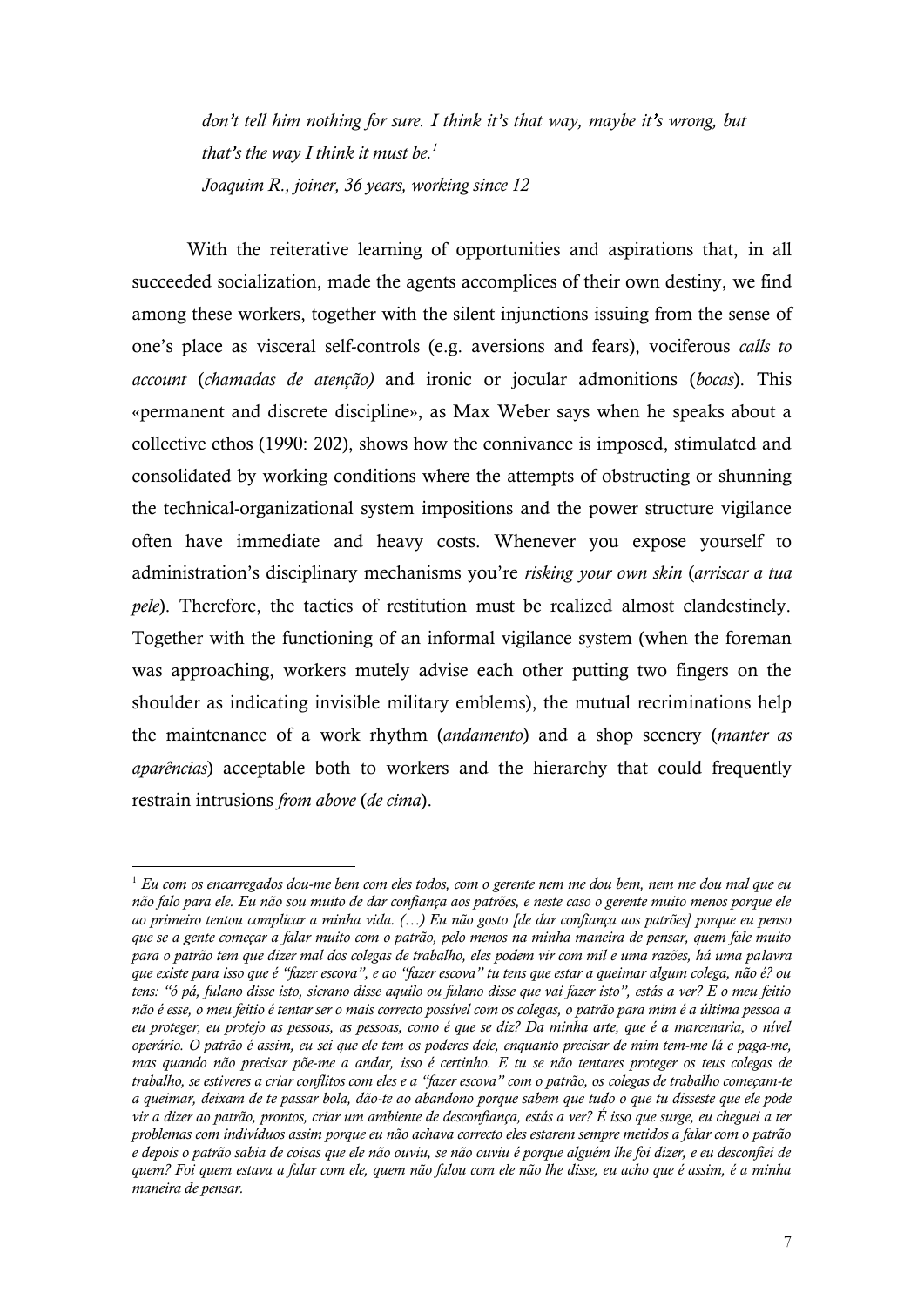#### *2.2 Communality and the principles of di-vision.*

The group of fellow workers withdraw from romantic conceptions. While a positive aggregator of representations and an important sociality space where the shared commonalities between agents submitted to identical conditions and constrains are reinforced through interaction persists, it is crossed by intrusive and often aggressive interference in personal behavior, even in their private lives outside the factory. An iridescent blame-gossip covers a multifaceted aspect making assumptions about those who do not conform - *as man and as worker* - to the intimately professed and publicly declared ideal.

From a system of aversions and, inversely, sympathies towards some demonized figures emerge that are juxtaposed to the principles of vision and division enmeshed in the discourse and practices of these workers. The *buck* (*chibo*) is someone who resigns too diligently to *the will of the boss* (*vontade do patrão*), that is easily manipulated (*um pau mandado*) and a potential informer (*dá com a língua nos dentes*). The *boaster* (*armante*) conspicuously refuses the austere ideal that expresses forms of self-presentation and orallyity, *he only has pretentiousness (manias) but he isn't worth a shit*, *he doesn't like the sawdust (serrim,* or *pó)*; *he doesn't like to bow the line (fio),* i.e. the spine. He seems also to not accept the shared forms of resigned temperance and convivial consistency between fellow-workers, *he thinks he knows everything, doesn't listen to any one*; *he doesn't speak to nobody, maybe he's now rich*. The *lazier* (*malandro)* is someone who doesn't like *to bend the back (garfo)*, thus manifestly refusing engagement with work. We could also find some individuals that, professional and socially disqualified (*carrejões*), are bearers of a negative symbolic capital conferred and exhibited in the form of stigmas, for instance, *bad luck*, (*má fama)*; *bad leather*, (*pouco cabedal*). This is part of common sense amongst those *who are from our kind*. Therefore, without the need of a previous and explicit agreement, it functions as a system of categories of perception and appreciation that bestows the (different) value of men and things.

Both the insensitive incorporation of the structures of the social order, accomplished through the reiteration of identical social situations in the biographical trajectory and by the similitude of objective experiences between the agents of a particular social group, stimulates the emergence of a «solidary system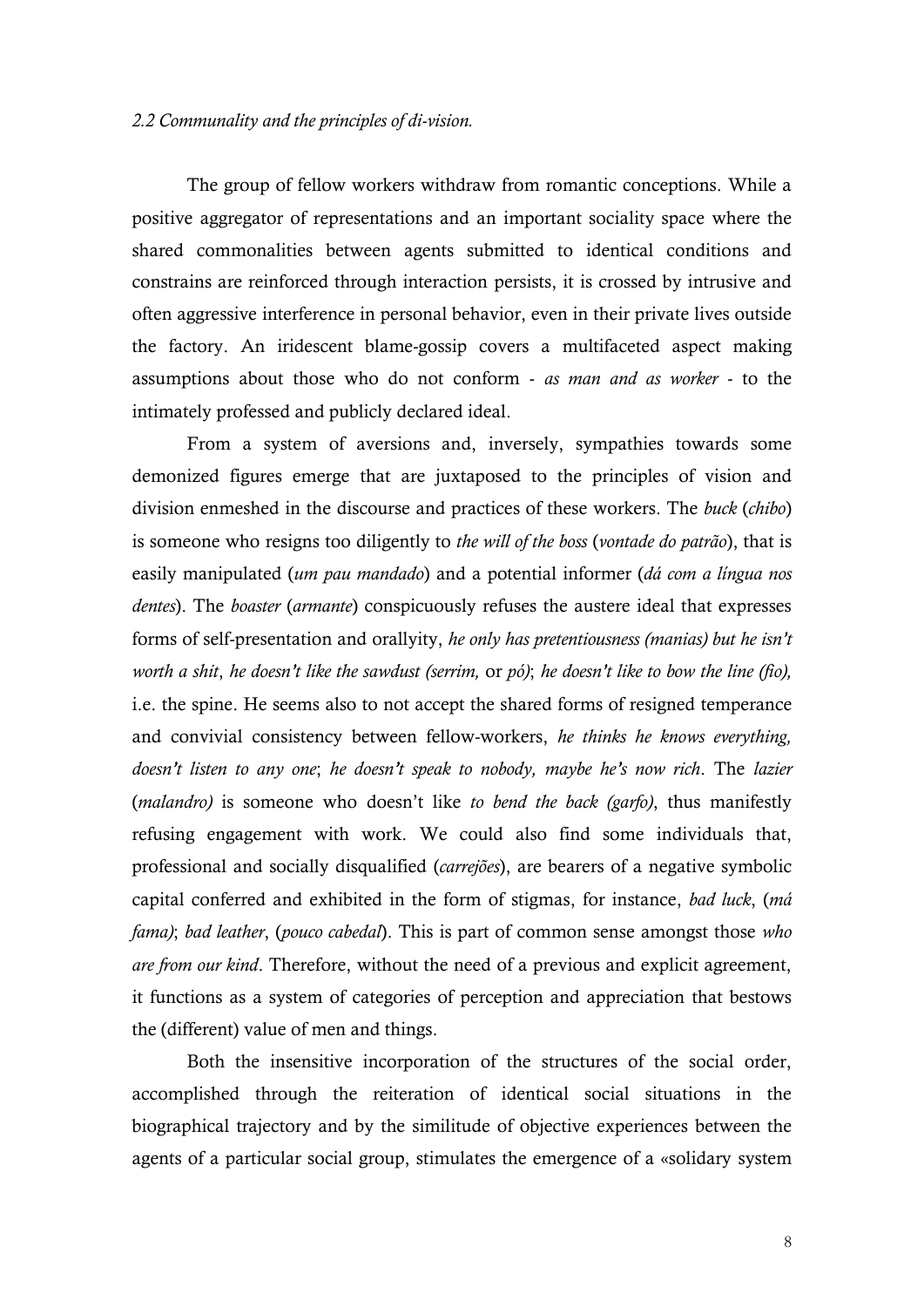of collective beliefs and ritual practices» endemic to a «social, moral and sensual cosmos» (Wacquant, 1998: pp.338, 328). The «occupational ethics» incorporated in this way consists of an «integrated ensemble of prescriptive and proscriptive rules, recipes and routines» (idem: p.340) about what is good or bad, allowed or forbidden, praiseworthy or censurable. Next to a moral economy, there's also a specific economy of morality that converts the oppositions in the sphere of power in terms of personal conflicts or virtuosity abilities. The condemnation of management *abuses* is fed by its manifest contrasts with the duties of reciprocity and by the sense of frontiers that bosses should observe, *gets beyond the marks*, *(passar das marcas)*, signals the violations of tacit limits by employers. This moralization of economic processes gives justification and support to those who *don't let themselves to be stepped on* (*não se deixa calcar*) and who protest against the *lack of respect* (*falta de respeito*). Conversely, bosses who only think of *running fast* (*andar a correr*) are *silly* (*inocentes*) or *pimps* (*chulos*).

*Giving one's own word* (*dar a palavra*) is a means of establishing a web of reciprocal obligations. Undeceiving the workers in the restitutional moment of a *favor* or *grace* frustrates the expectation of *regard* (*consideração*) towards their selfassumed *value* (*valor*). The idea of belief corresponds originally to «an act of confidence implying restitution» or will «entrust something with the certainty of retrieve» (Benveniste, 1969: p.171). The structural economic transformations and the changes in the internal balance of force in the factory, makes improbable the solidarity heretofore coercively engendered in the game of interdependences, *I give my word to the man [*boss*] and now I'll not fail*, and turns superfluous the former mutual confidence between bosses and workers. The «logic of reproduction of charitable and confidence capital» (Sigaud, 1996: p.8) is increasingly threatened. It was frequently heard that *the bosses have no shame, so now they will be fucking off the people all of the time*. Mostly because *the money has gone to their heads* (*o dinheiro subiulhes à cabeça*) they become *greedy* (*ganantes*) and *take advantage of people* (*aproveitam-se das pessoas*).

The de-structuring of the «felicity's condition» (vd. Goffman, 1983) that ensured the maintenance and plausibility of such social formations is connected with the social, economic and cultural changes occurring in the dominated regions of social space. A combination of factors led to an increasing precariousness in the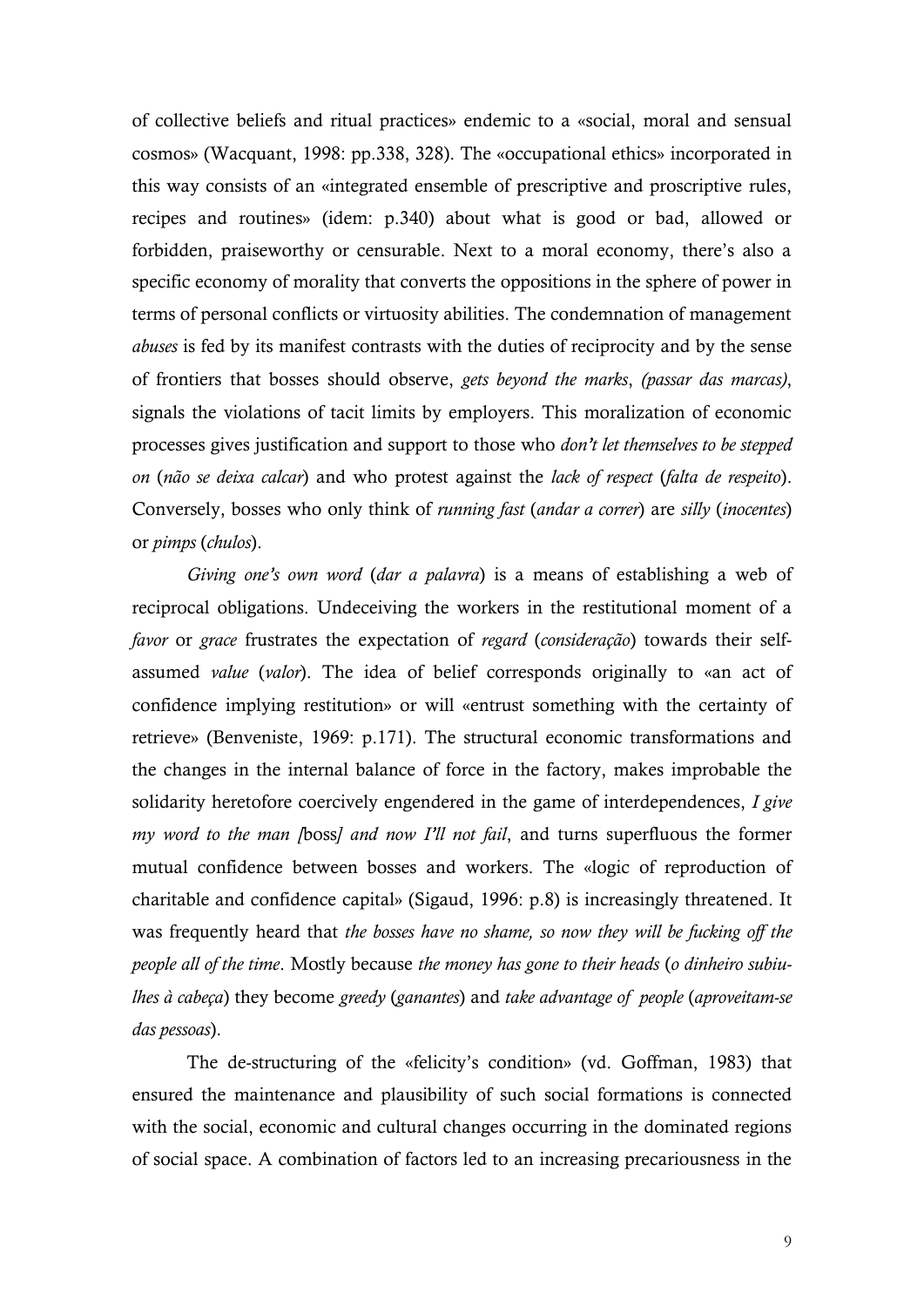social condition of these workers, specially: unemployment, casualization of job market and labor agreements, relative and absolute decrease in wages and indebtedness resulting from the access to propriety and consumption<sup>2</sup>. Changes in the management strategies and in the technical apparatus of production conducted a re-configuration of the physical and social space of the factory.

The power-balance between workers and bosses over the legitimate uses and representations of the work execution, the work place and the interpersonal relationships reveals the effects of the concentration of economic and symbolic power in the managerial pole as Bruno, a 24-year-old foreman, working since 13, says:

*The work rhythm is too much! I see the physical and psychological degradation, the people already start to get angry because of small questions, shouting out loud. You hear gossip that normally you don't hear… (…) I think the factory is in a phase that will be difficult for the people want in the future. They [management] are implementing a management system that for me isn't right. A management system that's based on people's sweat, based on cheap workforce, quality but cheap workforce, and based on speed. I think people are at this moment subjugated to a physical overcharge because of the number of hours they work [about 60-70 hours per week] and I also thinks that they are subjected to a psychological overcharge because they're poorly remunerated, are pressed all days with yelling, they're machines that are being pushed all day. I think that nowadays there's no one who says he likes to be there. (…) It has changed a lot. Moreover now with the harder work process, to me we're now working in a wrong way because of that pressure. I think people are getting exhausted*<sup>3</sup> .

-

<sup>&</sup>lt;sup>2</sup> Some of these features are revealed in a field-note taken after the work, when I take a lift with a couple of workers who work next to me in the factory: «"You know what it is?", says Madalena, worker of the polishing sector, while scratching two fingers with the meaning "money". "The people need them [the bosses]. You know what their [the bosses] advantage is? It is the workers finding themselves needing to be paid at the end of the month, the house, the car, bills at the end of the month. It is the money you have to give to the bank." And ending the conversation, she says, with a bitter smile: "But they also need us, don't they?"» (field-note 21<sup>st</sup>. March 2007)

<sup>3</sup> *[O ritmo é impressionante! Eu noto o desgaste tanto físico como psicológico, as pessoas já começam, por tudo e por nada, a exaltarem-se, a começar a falar mais alto, tu vês umas bocas que, normalmente, nunca há. E eu tento passar, tento não ouvir, tento fazer de conta, tento passar por cima de muita coisa porque compreendo perfeitamente. (…) Acho que a fábrica está numa fase em que vai ser difícil as pessoas quererem aquilo pra futuro deles, eles estão a querer implantar um sistema de gestão que pra mim não é lógico. Um sistema de gestão que é à base do suor das pessoas, à base da mão-de-obra barata, de mão-de-obra com qualidade [mas] barata, e baseado na rapidez. Acho que as pessoas, neste momento, estão sujeitas a uma sobrecarga física devido ao número de horas que trabalham [entre 60 a 70 horas por semana] e acho que estão sujeitos a uma sobrecarga psicológica porque são mal remuneradas, são pressionadas todos os dias com berros, são máquinas que estão ali e que estão sempre a ser pressionadas. Acho que neste momento não há nenhum empregado que diga que goste de lá estar. (…) Mudou muito entretanto. Para além da forma de trabalhar mais rígida, para mim neste momento estamos*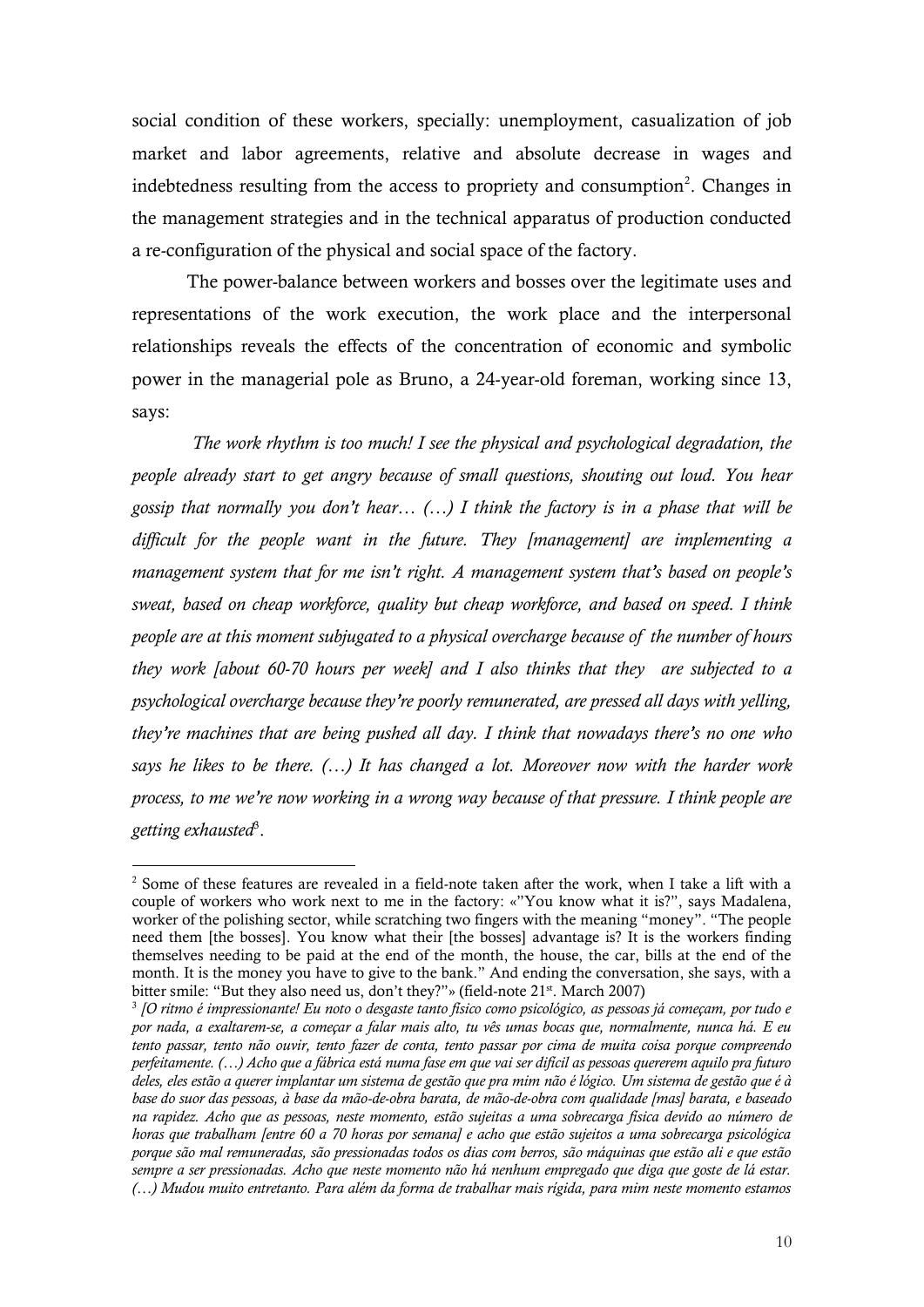Both external and internal dynamics combine to make even more improbable a reciprocal attunement between workers from different «modes of generation» (vd. Bourdieu, 1984). That's precisely what a 47-year-old machine operator, working since 10, says when he states:

*Before, it was different. Different to such a point that when someone lifted up his arm to do something everybody says in chorus: "we must have done it already". "Hey, let's go* drink a beer", "we must have gone already", did you understand? Or, "let's have dinner all *together", "let's go". Today no. I've been there for 6 years, almost 7, and I started organizing the New Year's day dinner between workers, that's nothing to do with the boss. The boss did his dinner, we did ours. In the first year everybody went, in the second year the same. After that people start changing, the workers started to change, they hired new ones and others goes away, and these people came with different customs. "Hey, here we normally do a dinner, do you wanna go?", "Man, I don't go, I can't go". No one is forced to go. That people are withdrawing themselves, is pulling apart the sociability and then they are pushed away, not intentionally, not deliberately, but they're pushed away… If they don't enter into the sociability, they get excluded. (…) The times we used to have, have disappeared.*<sup>4</sup> .

The increasing precarious working conditions also have an effect on the sociability of workers; but the harshness industrial work is also seen as a sign of masculine and professional valorization.

#### *2.3 The production of the artist and the logic of art.*

<u>.</u>

The virtuosity has always had a double meaning: artistic mastery and moral dignity. At the same time it articulates some of the opposition and disclosing

*a trabalhar de uma forma errada devido à sobrecarga, devido à forma como as coisas estão a ser feitas e devida à avaliação, foi o que eu te falei à bocado daquilo da pressão a que as pessoas estão sujeitas, neste momento, a nível psicológico e a nível físico, acho que as pessoas estão a cansar-se.]*

<sup>4</sup> *Mas [antes] era diferente, diferente a ponto de se levantar um dedo para fazer alguma coisa e toda a gente respondia em coro: "já devia estar". "Olha, vamos ali beber uma cerveja", "já devíamos ter ido", entendes? Ou: "como é, logo vamos arranjar aí um jantar", "já devia estar". Hoje não. Eu estou ali à seis anos, vai para sete já não falta muito, e eu comecei a organizar os jantares de fim de ano entre empregados, não tinha nada a ver com o patrão, o patrão já fazia o jantar dele, [nós fazíamos o nosso]. No primeiro ano foi toda a gente, segundo ano toda a gente, depois começaram a mudar pessoas, entendes?, os trabalhadores começaram a mudar, começam a entrar uns e a sair outros e essas pessoas vêm com outros hábitos diferentes. "Ó fulano, nós aqui costumamos fazer um jantar", "ó pá, eu não vou, não posso ir", ninguém é obrigado a ir, não é? é lógico… "Ó pá, vamos a um…", "ai, eu não vou…", e essa pessoa está, está-se a afastar, não é? está-se a afastar do convívio e depois é posta um bocado de parte, não propositadamente, não deliberadamente, mas é posta de parte quer se queira, quer não, não é? Se ela não entra no convívio com as pessoas, vai-se afastando. (…) Pronto, acabou aquela, aquela coisa acabou.]*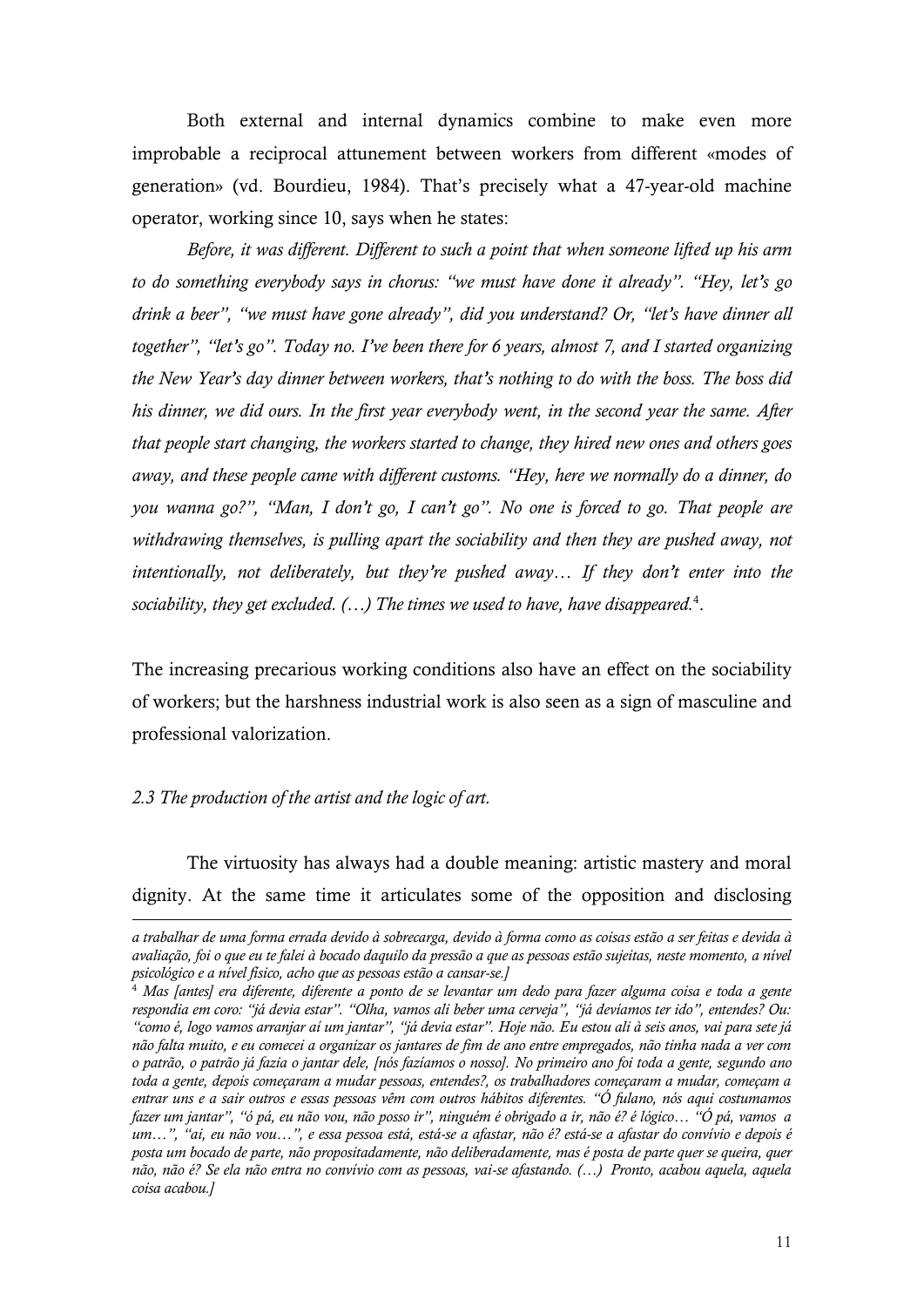strategies (e.g. resistance to authority, group-based control, virile language and intimidating humor, over-valorization of the sacrificial and prophylactic character of work), it converts the harshness and violence of industrial work in signs and attributes of masculine and professional valorization. In the factory, the *man makes himself a man* (*o homem faz-se homem* or *learns to be a man, aprende a ser um homem*), sees his physical shape and abilities increasing (*bota corpo, ganha corpo*), *learns what life is* (*aprende o que é a vida*), becomes a *true artist* (*verdadeiro artista*) and, lastly but not least, earns money. Like other rites of institution, it consists in «attributing properties of social nature in a way they seem properties of natural nature» (Bourdieu, 1998: p.130). The internalization of this sense-of-being, that is also a sense-of-must-be, is what enables the agents to recognize the reality as apodictic and definitive. Moreover, it re-interprets the social trajectory that intersects the factory as an apparent «subjective success in the midst of the objective failure that surrounds it» (Willis, 1978: p.61). Where vocations – mainly with «realistic» perspectives and relevance horizons (*that's for what we born*, I *look to that with the eyes of who knows that's the future*) – tend to coincide with the probable avocations, the «subjectivisation» of a collective *fatum* which has the appearances of a selfdamnation.

The fundament of this apparently fatalistic coincidence is rooted in the «ontological complicity» between the «embodied history» and the «objectified history» that has formed the latter, that is, in an affinity relation that produces «the doxic relation with the real world, that kind of ontological engagement that the practical sense finds, a relation of belonging and possession in which the body appropriated by history appropriates itself, in an absolute and immediate way, of things inhabited by that same history» (Bourdieu, 1989: p.83). This concordance between the objective mission and the subjective aspirations explains the *gusto,* meaning literally *taste*, a kind of diligence and desire born of a visceral impulse to do that for which you have born and which must be made, *we are born to do this* (*a gente nasce para isto*). It expresses, in the language of calling and gift, a congenital *passion* and *will* (*motivação*, *vontade*) to accomplish what you bring with you since birth, *this born with us, (isto nasce com a gente*).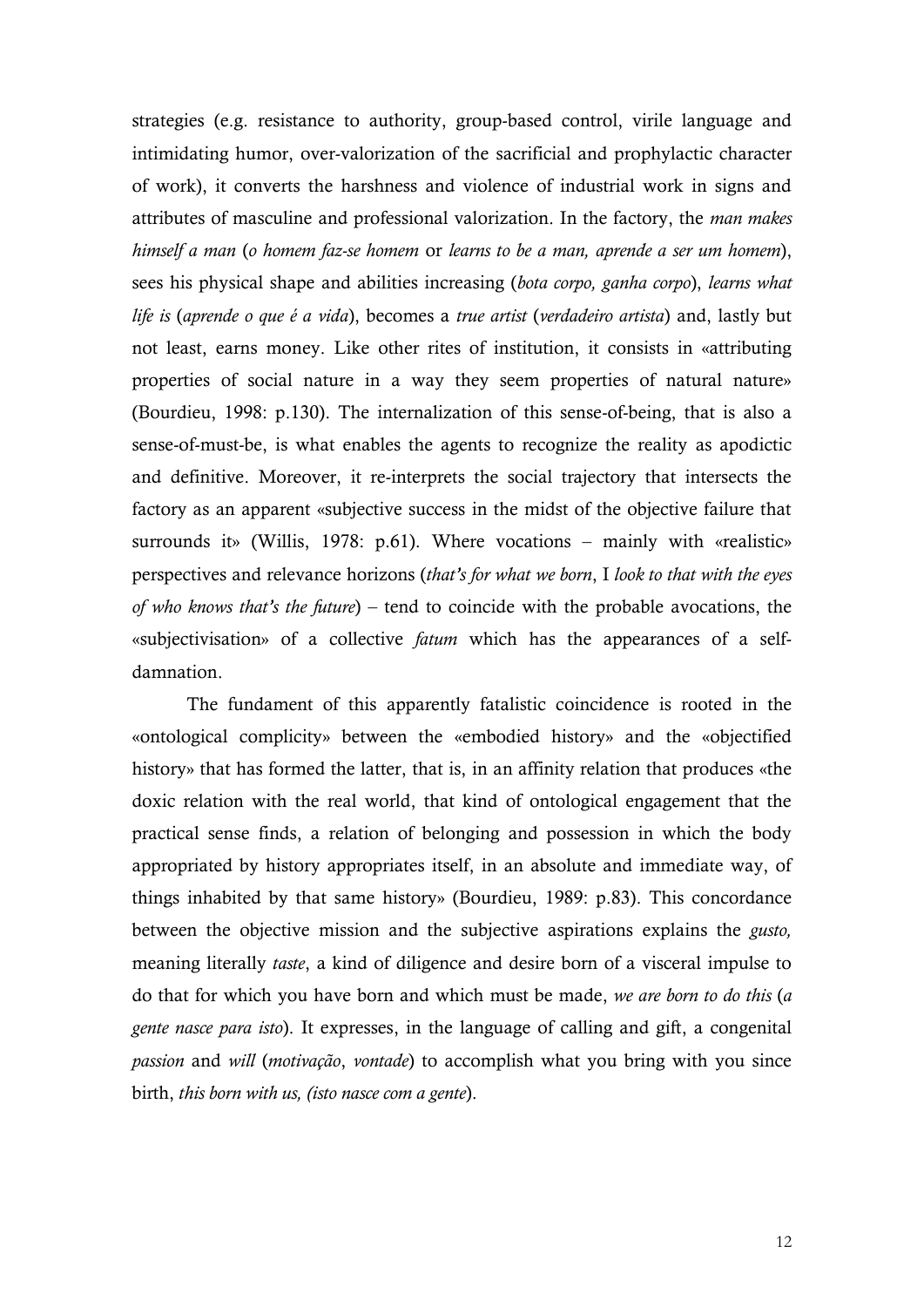*It's necessary have the taste (gusto) for the art, it's really necessary! Have the will to make the furniture (…) The people look at a finished work and see immediately from where it came from, if it was well done or it isn't. There is furniture that only one person could do it's really necessary to know how to do it, and that person knows how to do it because she /he has a will and taste for things. She/he has a taste for the work she does and she can do it. Others work only because they need to survive. [The former] Have more taste in doing what they do than ambition in earning money. They have the taste in doing the furniture piece in the best way, and they don't look at the time it takes, they only want to finish i tin the best way (…) I think this is inherited from parents, it comes from inheritance, I think it comes from inheritance. Since we don't inherit money, nor houses, nor estates, we inherit the will to work, the will to make furniture. It must be that way because we don't earn money.<sup>5</sup> Mário L., machine operator, 44-years-old, working since 12* 

This personal account of a machine operator reveals how the work could be a process of renewing the moral integrity of the individual: an authentic «prophylactic sacrifice» (Turner, 1977: p.214). The conversion of necessity in virtue, in spite of not occurring without doubts, is capable of assimilating the suffering, privation and subordination of industrial work to the realization of a Spartan ideal, *the work never does ill to anyone*, or the confirmation of a vocational imperative, *we have been born to do this*. As «vocabularies of motives» (Gerth and Mills, 1984: pp.120-135) they sanction and confer coherence to the factory experience. All of them, act as «practices of personal integrity» (Moodie, 1991: p.39) in a context where hierarchical constraints and work violence endangers the very humanistic attributes of the worker

The logic of art materializes the auto-valorization and auto-justification of work, translating the constraints of work processes in terms of *responsibility*, *respect*

<u>.</u>

<sup>5</sup> *É preciso ter gosto pela arte, é preciso ter gosto pela arte! Ter vontade de fazer o móvel… (…) A gente olha para uma obra e vê logo de onde é que ela veio, quando ela é bem acabada e quando não é. Há móveis que só uma pessoa é que os faz, é preciso saber mesmo fazê-los, e essa pessoa sabe fazê-los porque ela tem vontade de os fazer, tem gosto pelas coisas. Tem gosto pelo trabalho que faz e consegue fazê-lo, e há outros que trabalham porque têm que sobreviver, percebes? [Aqueles] Têm mais gosto naquilo que fazem do que ambição de ganhar dinheiro (…), têm sempre o gosto de pegar num móvel e fazê-lo bem feito, fazer uma coisa difícil, e ele não olha ao tempo que está a fazê-lo, ele quer fazê-lo, ele quer conseguir… (…) Eu acho que isso é herdado dos pais, vem da herança, eu acho que vem de herança. Já que não se herda dinheiro, nem casas, nem terrenos, herdou-se a vontade de trabalhar, a vontade de fazer móveis, deve ser isso, porque não se ganha dinheiro.*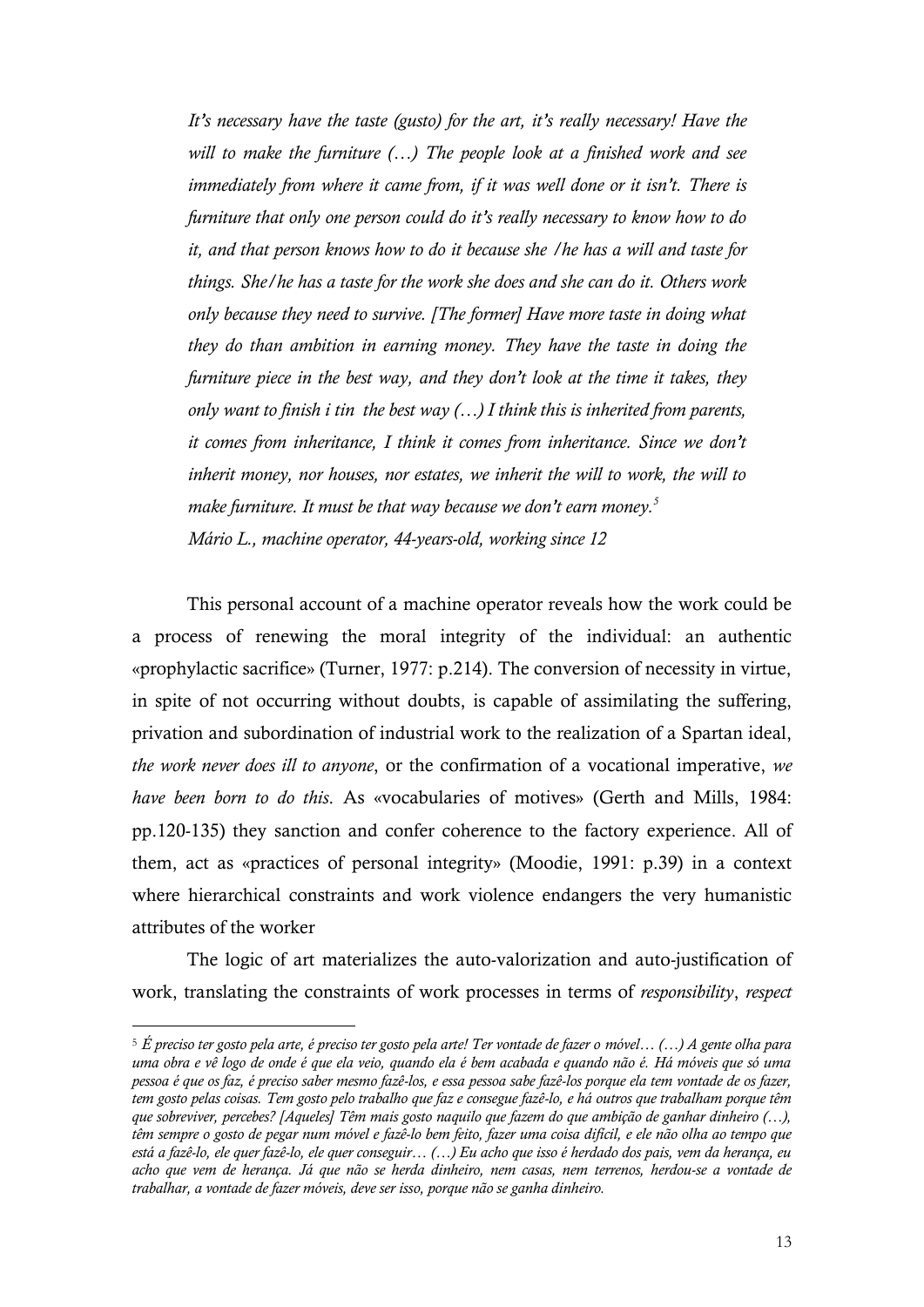and *pride*. The *passion for the art* is the eminent attribute of the *artist*. It emphasizes the redemptive characteristics of work and establishes the *gosto* as the necessary requirement and eminent manifestation of professional and personal grandeur. The ethos of sacrifice and abnegation in work $6$ , together with the euphemized nature of the everyday violence of work and the explicit reference to an artistic meritocracy, converts the factory to a school of virtues. This *passion* injects the industrial work with a redemption of meaning, enabling a self-restitution process that could symbolically reverse the economic compulsion associated to industrial work. The artist's notoriety is consecrated and demands a constant revelation of an excellence made of *gosto*, *jeito*, *pranta* and *fama*, that is, willingness to work as sign of commitment, a ratified physical cunning, a distinctive postural presentation and a popular recognition.

# *2.4 Collusion and visceral awareness.*

<u>.</u>

The *bad environment* in the factory organizes both the material and interactional conditions that make improbable and implausible its symbolic refutation. The recognition of a legitimate order inside the factory is generated by means of a particular «effect of place», which results from the «deaf injunctions and silent calls to the order of the structures of appropriated physic space that are one of the mediations through which the social structures become progressively mental structures and preference systems» (Bourdieu, 2004: p.162). The collusion corresponds to the accomplishment of the conditions that the social space tacitly demands of its occupants and is sustained by the existence of a more or less diffuse inculcation process of dispositions and in an implicit sense of one's place, *put yourself in your place,* (*põe-te no teu lugar)*; *don't stretch yourself ( não te estiques)*; *that's only for those who can*, (*isso é só para quem pode*). In the factory, this means the naturalization of limits and distances of the social space as counterpart to the prereflexive adjustment and the inadvertent recognition of subjacent principles. That way, it's the «generalized sub-reproduction» of a whole social system that takes place (Pinto, 1981: p.209).

<sup>6</sup> There is a vast array of expressions, for instance: *I don`t need that somebody ordain me to do something, não preciso que ninguém me mande*; *work to be someone in life, trabalhar para a frente para ser alguém na vida*; *in this work you don't get doctor's hands, neste trabalho não se tem mãos de doutor.*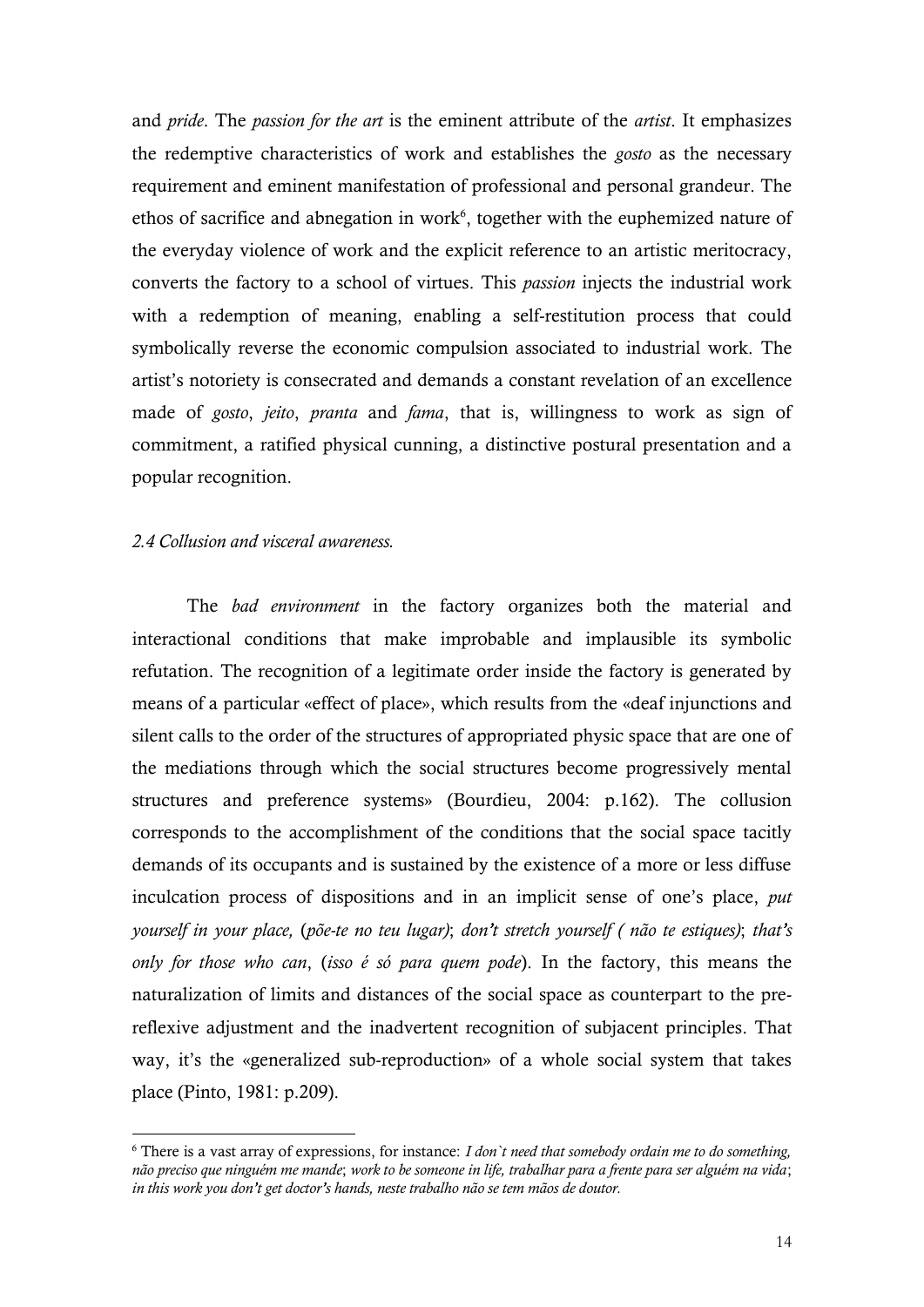However, as Pierre Bourdieu said, «the doxic attitude does not mean happiness; it means bodily submission, unconscious submission, which may indicate a lot of internalized tension, a lot of bodily suffering» (Bourdieu and Eagleton, 1992: p.120). We find a kind of painful resignation in the worker's affirmations that *not everyone could be doctors*, *we have to submit* (*temos de nos sujeitar*) or *the necessity compels and I had to go [*working*]* (*a necessidade obriga e eu fui [*trabalhar*]*). The *respect* that surrounds the figure of the boss issues from the symbolic alchemy of a particular situation where huge social distances are combined with spatial and affective proximity.

*Shame* (*vergonha*) and *embarrassment* (*atrapalhamento*) are visible whenever someone feels that the authorized limits circumscribed by his «positional vision», a perspective that re-interprets the reality from the differential position occupied in a structure of resource distribution (Lopes, 1976: pp.213-214), are being threatened. In the factory, it is necessary to *know how to stay* (*saber estar*), being desirable to stay in *my place* (*quero é estar no meu sítio*), and *fulfil with the obligations* (*cumprir as minhas obrigações*). Those *who don't like this, must change their place of work* (*quem não está bem que se mude*). Be they bosses or workers, those who *stretch themselves* (*se estica*) or *speak loud and bold* (*falar alto e grosso*) or *fail their duties*, cross deference frontiers invested with emotional and moral charges. These acts and words are mostly described in the language of profanation that signalize a dramatic rupture, *for me it's over*, (*para mim acabou)*; *I never look at him the same way*, (*nunca mais o olhei direito)*; *I can't even see him front of me*, (*nem o posso ver à minha frente*).

The feeling of occupying a non-deigned social situation, that everything in and outside the factory seems to confirm, acts as a «self-fulfilling prophecy» where «such fears become reality» (vd. Merton, 1948). The same reality which inscribes in the social position of this agents the acquisition of a sense of inferiority and indignity as their natural form of being persists, embodied in the flesh of those men in which it is constantly re-instated and reproduced – just by those who, generated in that reality, see and feel it as natural. These collective feelings of inferiority unfetter processes of self-exclusion and retraction that are present in the hexis «The bodily hexis is the practical manner to experiment and express the sense possessed about (…) one's social value» (Bourdieu, 1979: p.552). A multitude of occasions reveal and express the carnal marks of social illegitimacy and loss of confidence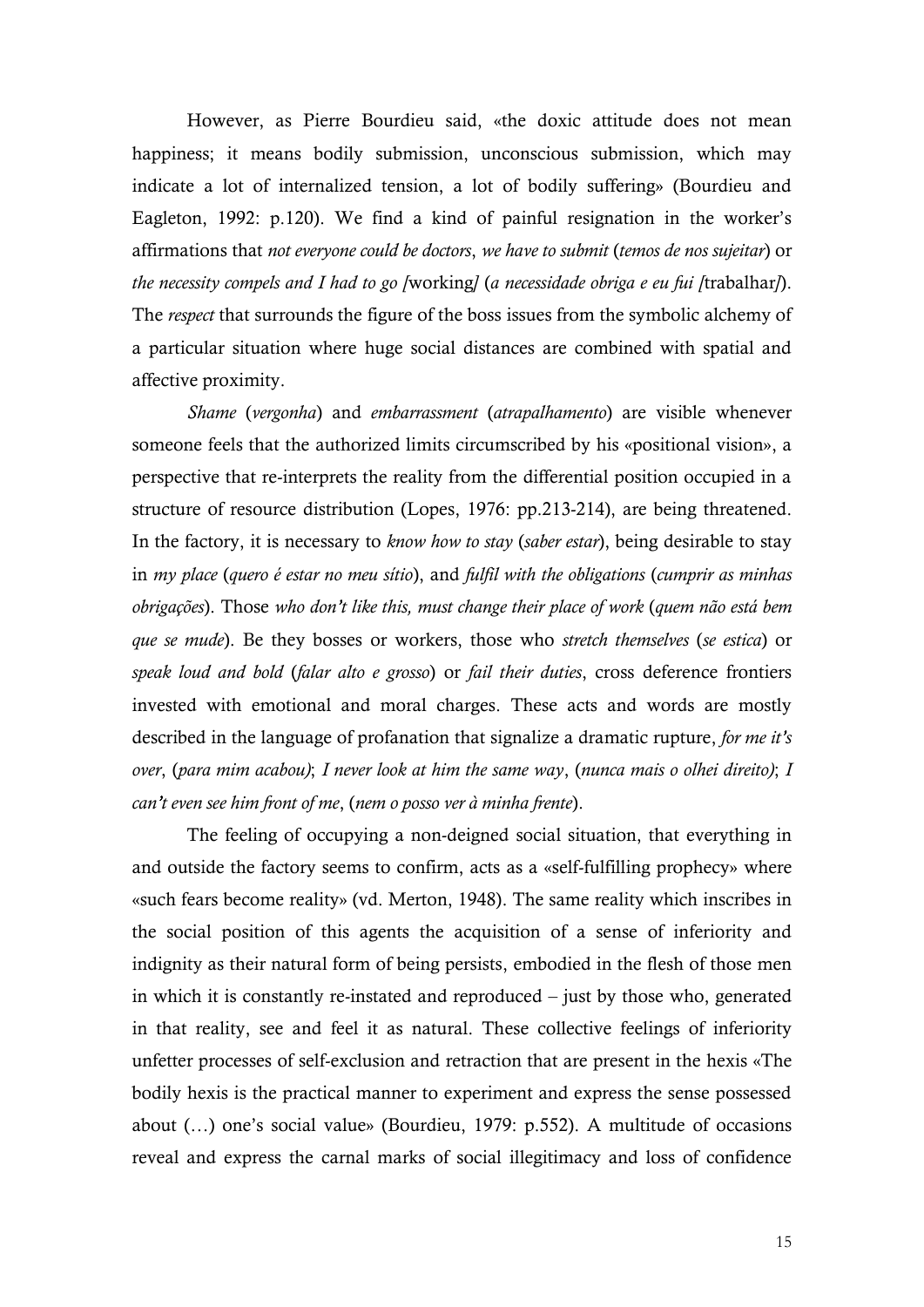that haunts, more or less diffusely, several workers (e.g. these two excerpts from my notebooks).

> *When Fábio has to talk with the manager about the end of his contract, he «gets nervous» and «gets completely embarrassed». That to such an extent that he can hardly say a word («he even can't talk» says Tobias) and gets tears in his eyes. He is the personification of pervasive and permanent domination: now, at 51-years-old, he feels the latent decadence of his body and the progressive obsolescence of his craft. «He hasn't got used to the new style of working. He is blocked» says Jonas, by means of an operation of transmutation, the social order gets inscribed in corporeal postures of reverence (fixed in the form of discourse as «eyes on the floor», «he doesn't even look at him», «speaks in low voice», «the words aren't well suited»).* (Field-note 21th. March 2007)

> *Pedro justifies his silence in front of the manager saying that he « doesn't know how to talk» («He [the manager] calls me an ass and says to learn first how to talk before saying anything…») and ends his account giving himself reasons to justify this inability («we don't have any studies», «we have little culture», «I don't know how to express myself», «I don't have words to say what I think»). While shrugging his shoulders, resigned («encolher os ombros»), he shows in an immediate way the efficacy of the interiorized mechanisms of subalternity and «respect for the one who`s ruling» («respeito por quem está a mandar»).*

(Field-note 13th. March 2007)

A mode of being apparently defined by recurrent negation, closely linked to an utmost and redundant and taken for granted order of things, represses and inhibits even the articulation of a discourse that could make intelligible this particular experience of the factory (vd. Charlesworth, 2000). The incorporated domination appears mainly in the form of corporeal metaphors recorded in the flesh and bones of workers and enmeshed in practical form. That's why, in the words of management, workers are often referred to be *stubborn (teimosos, torrões*), intellectually and physically limited (*limitados*, *empancados*, *fraquicos*, *burros*), *nervous*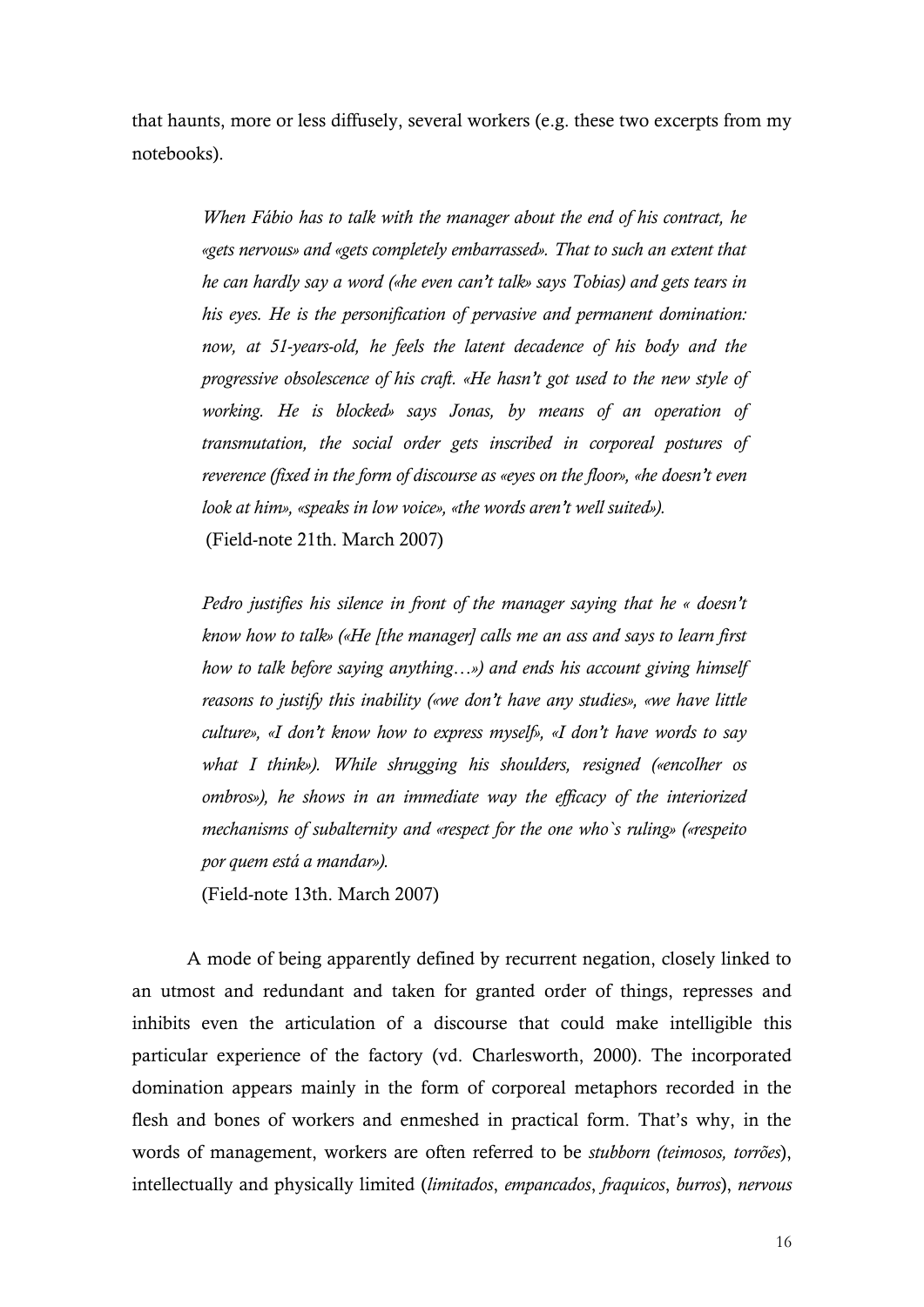or *contentious* (*nervosos* or *zaragateiros)* - so they become potentially dangerous as they *freaking out* (*passam-se*). The workers are willing to accept that definitions are imposed over them, in part because they believe the legitimacy of the management to refer to them in these terms and also because they find barriers to the articulation of speech and a censorship that inhibits attitudes that could subvert that same opinion. However, sometimes the workers use the management credulity in their irredeemable nature to persist in some practices (like drinking at work or defying the working prescriptions).



*[ A view from inside the factory. Upstairs, we could see the management office.]*

*3. Honor and usury.*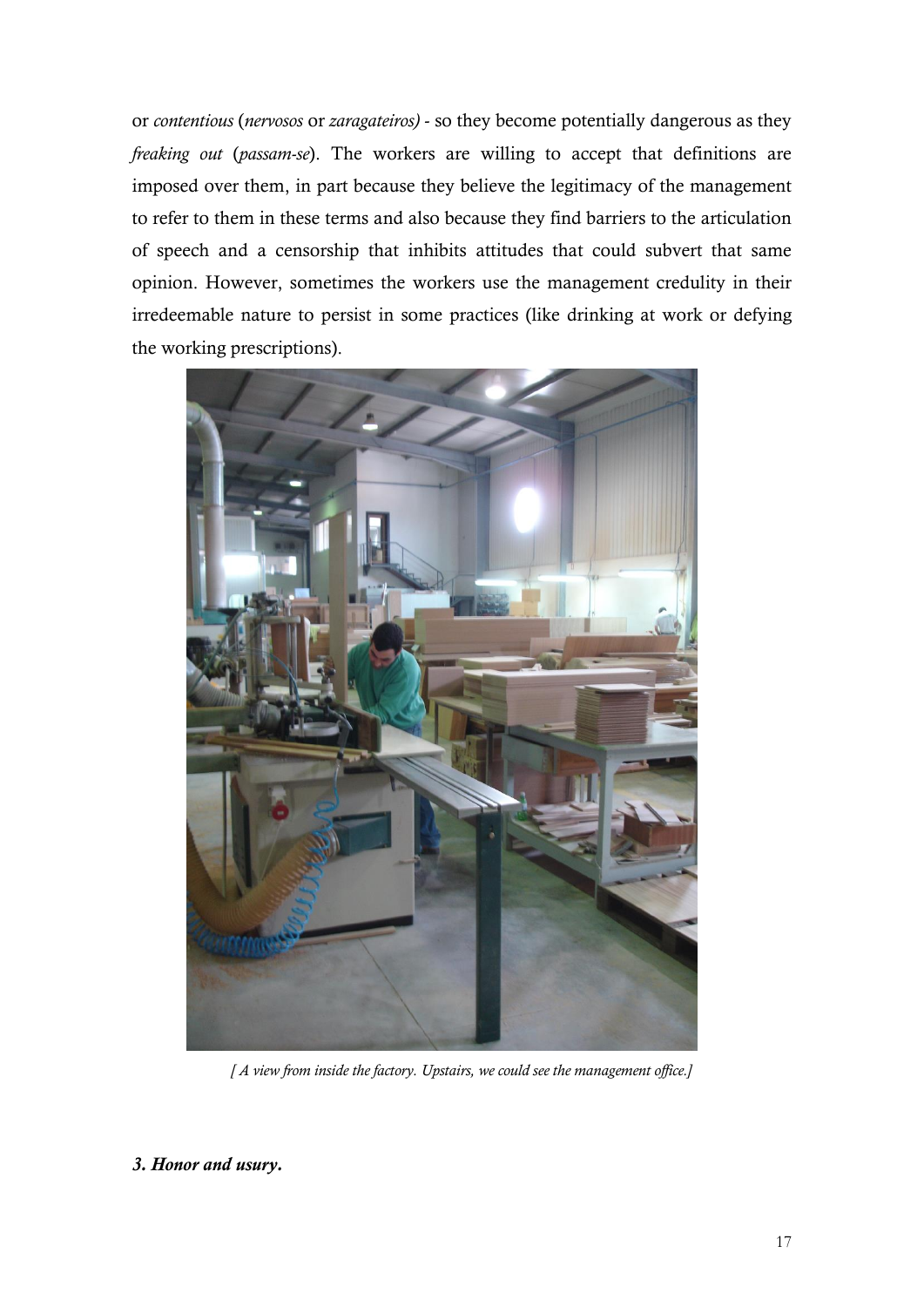The workers` representations and practices, actualized as a way of giving meaning and coherence to their immediate and physical presence in the shop floor, oscillate between ennoblement and in-humanized accounts. The metaphors supposed to crystallize the factory's vivid experience are conditioned by the fact that the social body constrains the way the physical body is perceived (vd. Douglas, 1991). The objective conditions of existence regulate not only the materiality of the body but also its perception and appreciation. The polysemy (the fact that the same work as several different meaning) by which it is usually conceived and designated as the body in the workers` discourse translates as either differences in the mode of presence in the factory world (which defines the configuration of what can or cannot be experienced in a certain culture), or the fragility and precariousness which are present in the judging processes and reference method used in workplaces about the bodily situation. The images of a bestialized body and of a mechanical body establish axis of articulation for ambivalent discourses, both of accommodation and denunciation, on the workers` body status in the field of power relations and in the work process.

Workers *aren't made of iron*, they are *made of flesh and bones like them [*the bosses*]*. As a machine-operator summarizes, p*eople, I think the name says all, are people, aren't machines*. These are discourses that help to sustain practices of personal integrity and enhance self-affirmation tactics of the dignity of *being a person* that the factory seems to endanger. Frequently, the boss *don't give any value to the worker*, *don't care about a man* or if *he and his family have any trouble.* He only *wants you to work hard*, since he *only sees numbers*» and *the results at the end of the month*. He desires *a worker who works twenty-four hours for free*; *they [bosses] think we are machines*. In the workers` classification schemes, the metaphorical duality about the body-in-work parallels the division between the workers` practices of personal integrity (moral and physical) and managerial ascriptions that seem to interpret these workers as machines or things subordinated to self-seeking (interesseiros) economic interests<sup>7</sup>. At this point, the apparently contradictory ascriptions and uses of the body-in-work, imbedded in the relations of social force between workers and bosses, ground and stabilize double-faced representations.

<u>.</u>

<sup>7</sup> That's why that which is designated, in the euphemized language of management, as «human resources» acquire an ironic tone in these workers narratives.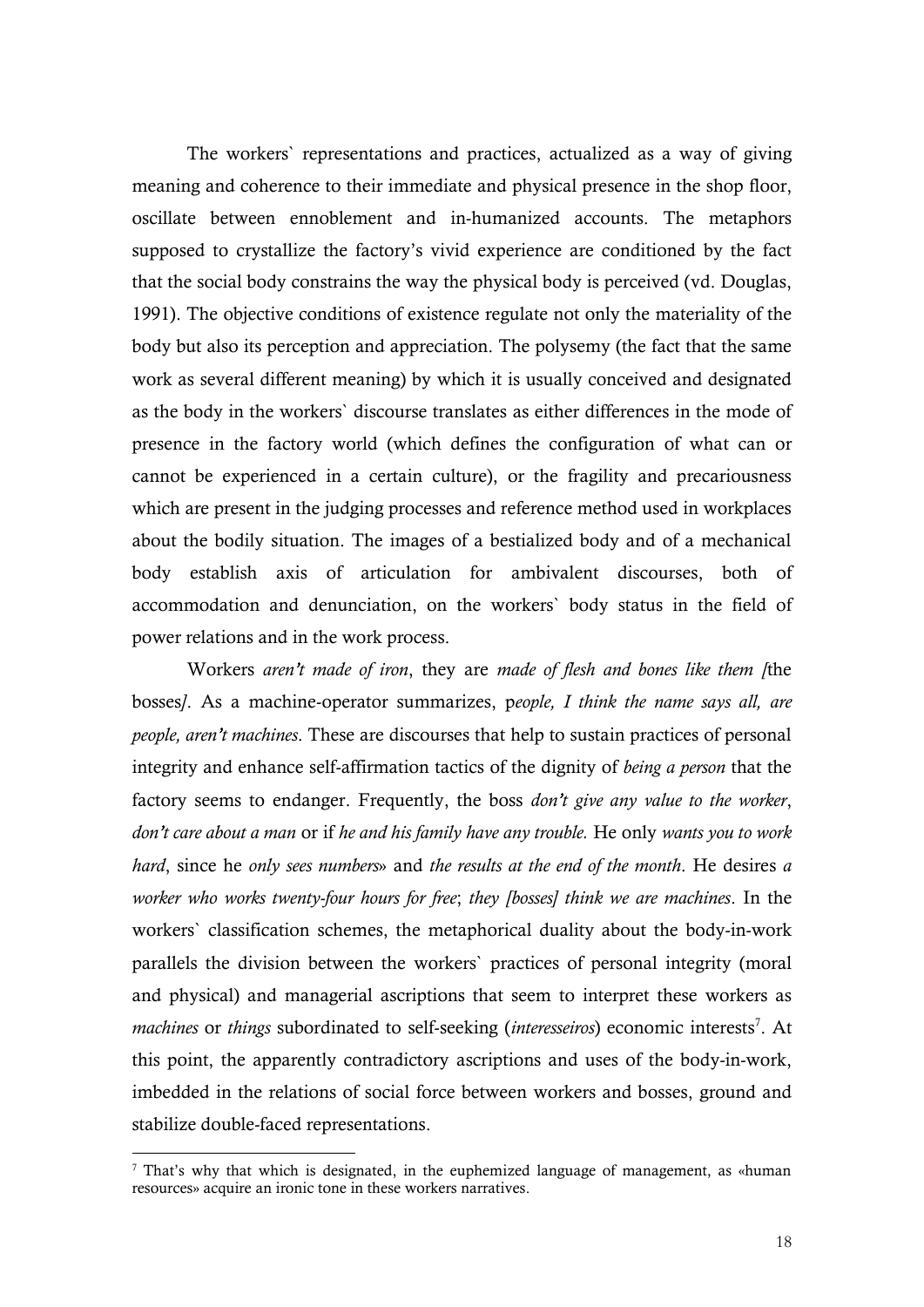The refusal of the de-personalization that lays in a supposed management procuring (comprehending both an economic, moral and bodily meaning), in which the bosses are *pimps* and the workers *sell themselves*, is expressed in collective indignation and resentment that seems to constitute an «idiom of bodily exploitation» (Wacquant, 2001: p.182). Even if, sometimes, the same motives are used to do a self appraisal of the personal worker's capacities, *I'm a computer*; *I'm a machine*. The expressions '*fuck the leather*, '*scratching'*, '*being beaten in the loin'* underlines that other bestializing dimension of painful work and a hostile environment that reduces men to *beasts* and *camels*. In a semantic turn, we also have here the means to put in relief the strength and the size of the corporeal capital (having a *great hide* and being a *horse full of power* or a *bull*).

The duality about the same bodily typological figures «mustn't be seen as a contradiction between the workers` illusion, situated at the level of their representations, and the "reality" where they are placed, but on the contrary, as a contradiction between the two aspects of that same "reality": the reality of their representations and their sustentation in the working conditions» (Lopes, 1976: p.114). The workers aren't simply deceived or incapable of consolidating a more adequate account about the industrial work, «but it is that very "reality" that eludes them, showing to the worker under a dissimulated and inverted form» (idem: p.114) where it instils spontaneous and «natural» representations that justifies itself.

The reality of these representations is so suitable to the reality of the working conditions that it serves to hide what those working conditions contain. As Seth Holmes asserts, «the perceived bodily difference along class lines serves to justify or naturalize inequalities, making them appear purely or primarily natural and not also social in origin» (2006: p.1787). Each kind of body seems to deserve its relative social value as matter-of-factness. People internalize their position, henceforth «publicly» manifest as pride or shame, indignation or deference, via perceptual significances that irradiate from the diffuse or formalized appreciations that are thrown over their most intimate manners, attitudes and conducts. Because of these perceptions, the workers bodies are seen to belong to its position in the very system in which imputations of inferiority had conducted to their inferiorization.

Here, what we find is an intrinsic ambivalence in the conceptions of the workers` body before the indisputability that *a man doesn't last forever*. The body is a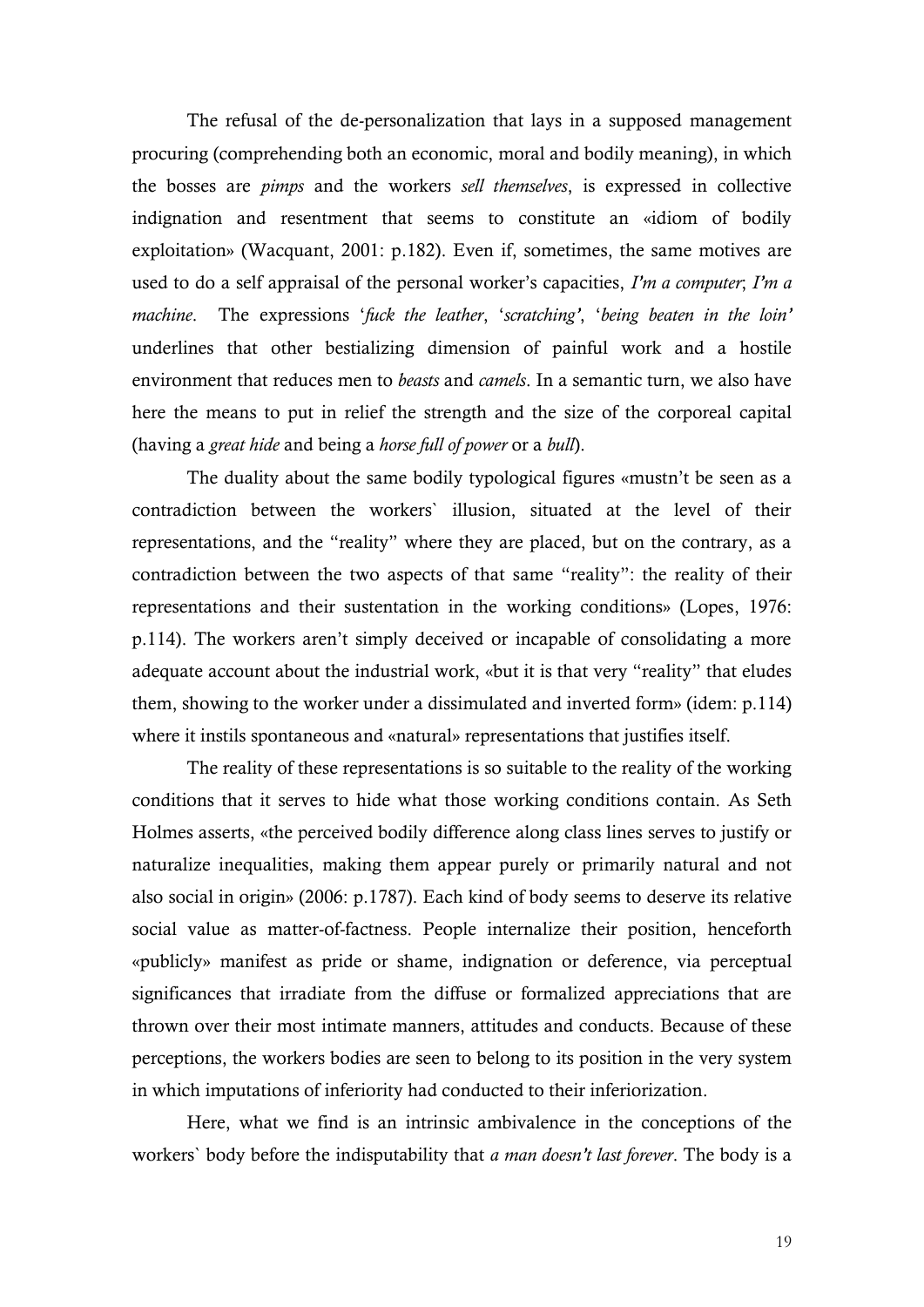perishable and limited resource, one which in making profits with it is painful and must be disputed with the boss. *They [bosses] must have respect. It isn't only that we accept collaboration with them and know they are always 'fucking us'. `Cause I think this way: the bosses must live their lives, but they must have eyes to see how it is, what we deserve* (field-note March  $29<sup>th</sup>$ . 2007). This implies a body economy, either because this is the fundamental nexus in the work process, or because it's necessary to have a constant saving and conservation that the *easy way of working* ensures.

However, increasing the volume and esthetical, ethical and technical qualities of the body means also *pushing the carcass*. Besides the frequent amputations and deformations, the emergence of salient veins in the arms and *stout* and *callous* hands are the best marks of the passage in the factory. This depreciation process, progressive or sudden, is visible (*the work wears out the body*, *spent body*, *sell the body*) and the flesh and mind usury reveals to the workers through their own body and the body of their fellows. Asking *show me your hands*, *let me see your hands*, is the immediate way to confer if they are *doctor's hands* or, otherwise, if they are *worn out*. The contradictory nature of the workers` assertions lays in the double truth of the process of investment and valorisation of the body, where at the same time the work transforms the very materiality of the body and associates with it's ethical qualities, and the combustion of the body.

#### *4. Conclusion.*

Existence as a «class-object» (vd. Bourdieu, 1977) is entangled with a personal and interpersonal experience of objectification. The reproduction of social patterns of subalternity, retraction, reactiveness and self-negation due to cultural shame that characterises the working class condition, involves the transfer, in living flesh, of class differences, both through the inculcation structured in terms of the naturalisation of arbitrary dominant cultural factors and through the subtle, disperse and implicit assimilation of social personalities. The places of class are always especially effective places of socialisation.

The symbolical-ideological effectiveness of the domination objectively experienced by the working classes in the locus of production emerges precisely in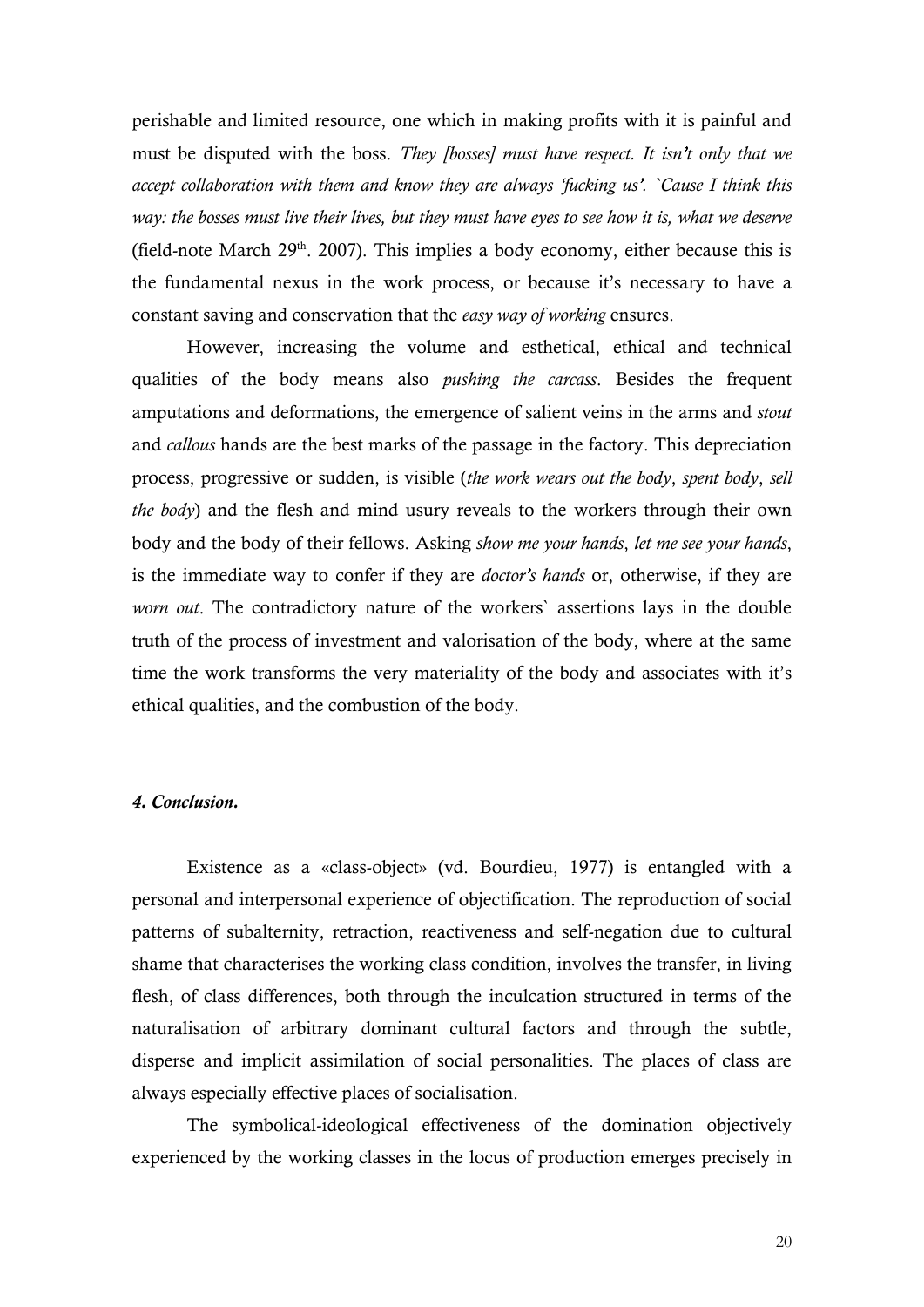the discourse used to disclose the everyday experiences. It is these discourses that allude immediately and fragmentarily to the silent assimilation of a social experience of impotence and objectification. The reiterated experience of the world of these workers implicitly defines what is cognitively and emotionally perceived as allowed or forbidden, praiseworthy or blameworthy, good or bad, that should be repressed or flaunted. This mutual understanding between the (re)socialised lived body and the objectified space naturalises the social distances and limits, infraconsciously recording them as postures of deference, a sense of one's proper place and own value, and a sensibility adjusted to the practices and goods plausible and suitable for *people of our kind*.

The order of things is engraved in the flesh and bones of agents in the form of preferences and rejections, likings and aversions. This sense, acquired socially and interpersonally, incorporates a cultural history made up of relationships of inequality. It is this propensity to be, to see and to do that guides social agents, giving the body an objectivity, a perceptibility and a significance for others that constitutes the basis of social experience. The effects of the differential form of being of manual workers, due to their differential relationship concerning the resources, affect the most intimate processes through which the individual is formed. It is the inter-subjective structure of behaviour that, in turn, concretises and actualises this specific social experience. Precisely because of that, the reference dimension of practices and representations, of experiences and significances, that is, the universe of the significant distinctions of social agents is absolutely twinned with their properties of position.

The vocabularies of shame and respect are firstly related with the contrasting representations, conceptions and interests placed upon the body-in-work of workers and bosses. The legitimate vision of the body is disputed over the asymmetrical social space of the factory. In such a context, from the point of view of workers, it appears as a scission between the maintenance of *naturalness* and *maleness* as sources of autonomy and humanity before the invasive managerial intentions of bodily objectification by means of over-exploitation, strict vigilance and disciplinary prescriptions.

These vocabularies are also related with a complicated conciliation between the fragility and detritions of the body-in-work and a symbolical economy of virtues and a masculine culture based on carnality. The workers find in work,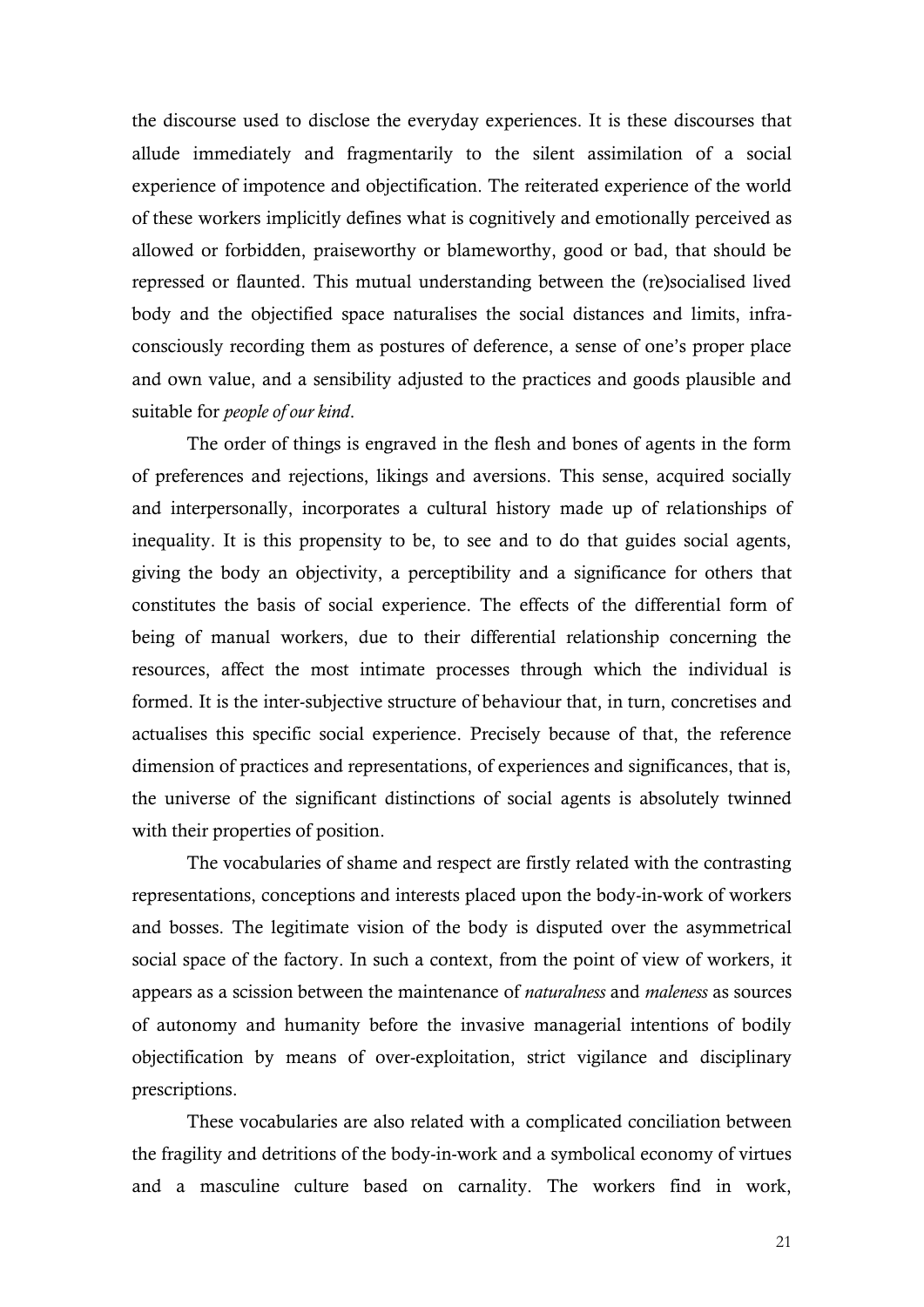simultaneously, a way of virtuous aggrandisement and a constant usury of their corporeal capital. Therefore, the ambiguity and duality that lay at the heart of the vocabularies of pride and shame employed to confer coherence to the shopfloor experience are rooted in the very contradictory nature of the workers presence in the social relations of production.

## *5. Bibliography.*

BAKHTINE, Mikhail (2001) – *Esthétique et théorie du roman*, Paris, Gallimard. ISBN 2-07-071104-8

BENVENISTE, Émile (1969) – *Le vocabulaire des institutions indo-européennes. 1. économie, parenté, societé*, Paris, Les Editions de Minuit. ISBN 2-7073-0050

BOURDIEU, Pierre (1977) - *Un classe object*, Actes de la Recherche en Sciences Sociales, vol.17, n.º1, pp.2-4.

BOURDIEU, Pierre (1979) – *La Distinction. Critique sociale du jugement*, Paris, Les Editions de Minuit. ISBN 2-7073-0275-9

BOURDIEU, Pierre (1984) - *Questions de sociologie*, Paris, Éditions du Minuit. ISBN 2-7073-0325-9

BOURDIEU, Pierre (1989) – *O poder simbólico*, Lisboa, Difel. ISBN 972-29-0014-5 BOURDIEU, Pierre (1998) - *O que falar quer dizer*, Lisboa, Difel. ISBN 972-29-0401- 9

BOURDIEU, Pierre (2001) – *As estruturas sociais da economia*, Lisboa, Instituto Piaget. ISBN 972-771-469-2

BOURDIEU, Pierre (2004) – *Effects de place*, in Pierre Bourdieu (coord.), « La Misére du Monde », Paris, Éditions du Seuil, pp.249-262.

BURAWOY, Michael (1985) – *The politics of production*, London, Verso. ISBN 0- 86091-096-2

BURAWOY, Michael (1989) – *El consentimento en la produccion*, Madrid, Publicaciones Ministerio del Trabajo y Seguridade Social. ISBN 84-7434-566-9

CHARLESWORTH, Simon (2000) – *A phenomenology of working class experience*, Cambridge, Cambridge University Press. ISBN 0-521-65915-9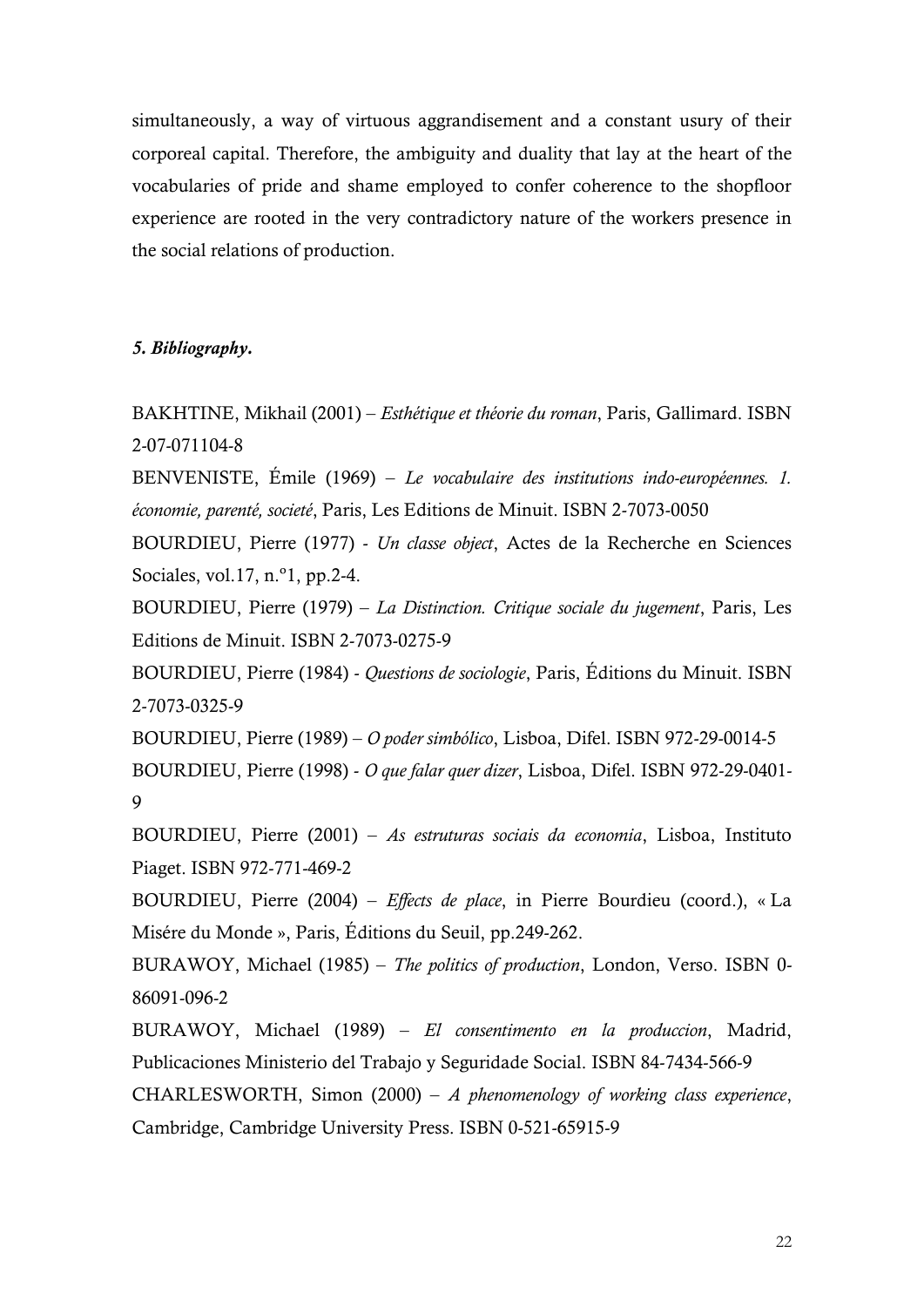CHARLESWORTH, Simon e MONTEIRO, Bruno (2008) – *The personal translations of class. An ethnographic research in two industrial communities under economic transition: Rebordosa/Portugal and Rotherham/United Kingdom*., non published manuscript, 25 pages.

CORBIN, Alain (1991) – *Le temps, le désir et l`horreur*, Paris, Aubier. ISBN 2-7007- 2233-7

DOUGLAS, Mary (1991) – *Pureza e perigo*, Lisboa, Edições 70. ISBN 972-44-0794- 2

ELIAS, Norbert (1987) – *A sociedade de corte*, Lisboa, Editorial Estampa.

GERTH, Hans e MILLS, Charles Wright (1984) – *Caracter y estructura social*, Barcelona, Ediciones Paidos. ISBN 85-7509-318-3

GOFFMAN, Erving (1956) – *Embarassement and social organization*, The American Journal of Sociology, 62(3), pp.264-271.

GOFFMAN, Erving (1983) - *Felicity`s condition*, The American Journal of Sociology, vol.89, n.º1, pp.1-53.

GOFFMAN, Erving (1989) – *On fieldwork*, Journal of Contemporary Ethnography, 18, pp.123-132.

HOLMES, Seth (2006) – *An ethnographic study of the social context of migrant health in the United States*, PLoS Medicine, 3(10), pp.1776-1793.

HOWES, David (1990a) – *Controlling textuality : a call for a return to the senses*, Anthropologica, 32(1), pp.55-73.

KATZ, Jack e CSORDAS, Thomas (2003) – *Phenomenological ethnography in sociology and anthropology*, Ethnography, 4, pp.275-288.

LOPES, J. Sérgio Leite (1976) – *O vapor do diabo. O trabalho dos operários do açúcar*., Rio de Janeiro, Paz e Terra.

LUDTKE, Alf (1991) – *La domination au quotidien. "Sens de soi" et individualité des travailleurs avant et aprés 1933 en Alemagne*, Politix, 4(13), pp.68-78.

MARX, Karl (1971) – *Un chapitre inédit du Capital*, Paris, Union Générale d`Éditions.

MERLEAU-PONTY, Maurice (1945) - *Phénoménologie de la perception*, Paris, Gallimard.

MERLEAU-PONTY, Maurice (1990) - *La structure du comportement*, Paris, Presses Universitaires de France.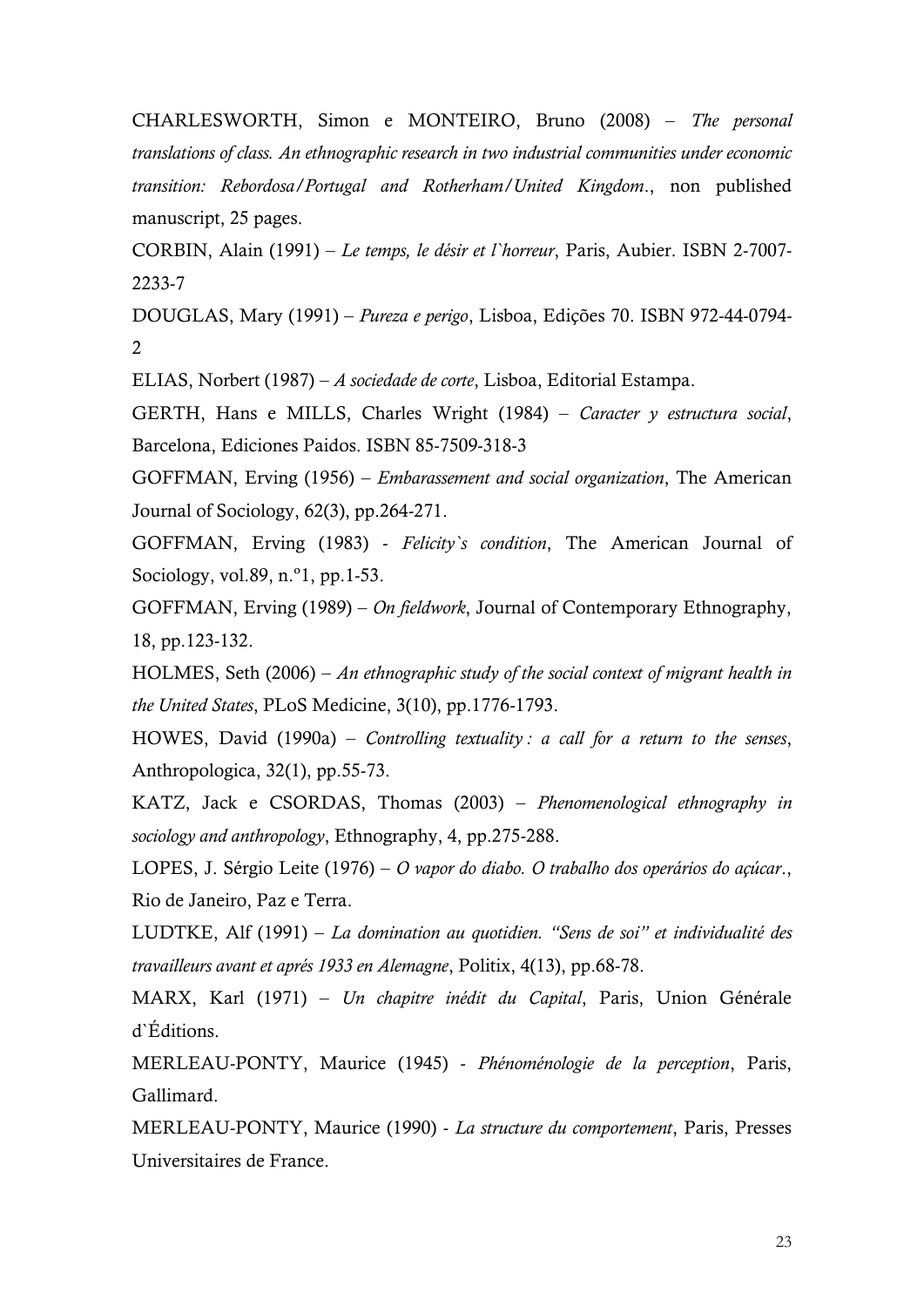MERTON, Robert K. (1948) – *The self-fulfilling prophecy*, Antioch Review, 8(2), pp.193-210.

MONTGOMERY, David (1985) – *El control obrero en Estados Unidos*, Madrid, Publicaciones Ministério del Trabajo y Seguridad Social. ISBN 84-7434-388-o

MOODIE, Dunbar (1991) – Social experience and the practices of personal integrity – narratives of resistance on the South African Gold Mines, Andrew Spiegel et al, «Tradition and Transition in Southern Africa», Transation Publishers. ISBN 1-560-00050-3

PIALOUX, Michel (1984) – *Chronique Peugeot*, I, Actes de la recherche en Sciences Sociales, 52(1), pp.88-95.

PIALOUX, Michel (1985) - *Chronique Peugeot*, III, Actes de la recherche en Sciences Sociales, 57(1), pp.108-128.

PINTO, José Madureira (1981) – *Solidariedades de vizinhança e oposições de classe em meio rural*, Análise Social, 17(66), 2.º, pp.199-229.

ROY, Donald (2006) – "*L`heure de la banana" – La satisfaction dans le travail et l`interaction libre*, "Un sociologue à l`usine", Paris, La Découverte, pp.155-187. ISBN 2-7071-4584-X

SIGAUD, Lygia (1996) – *Direito e coerção moral no mundo dos engenhos*, Revista Estudos Históricos, 18, pp.1-29.

THOMPSON, Edward P. (1979) – *La economia moral de la multitude en la Inglaterra del siglo XVIII*, "Tradiccion, revuelta y consciencia de case", Barcelona, Editorial Critica, pp.62-134, 3.ª edição. ISBN 84-7423-093-4

TURNER, Victor (1977) – *Sacrifice as quintessencial process – prophylaxis or abandonment?,* History of Religions, 16(3), pp.189-215.

WACQUANT, Loic (1998) – *The prizefighter`s three bodies*, Ethnos, 63(3), pp.325- 352.

WACQUANT, Loic (2001) - *Whores, slaves and stallions: languages of exploitation and accommodation among boxers*, Body and Society, n.º23, pp.181-194.

WACQUANT, Loic (2002) - *Alma e corpo – notas etnográficas de um aprendiz de boxe*, Rio de Janeiro, Relume Dumará. ISBN 85-7316-281-3

WACQUANT, Loic (2005) *– Carnal connections : on embodiment, apprenticeship and membership*, Qualitative Sociology, 28(4), pp.445-474.